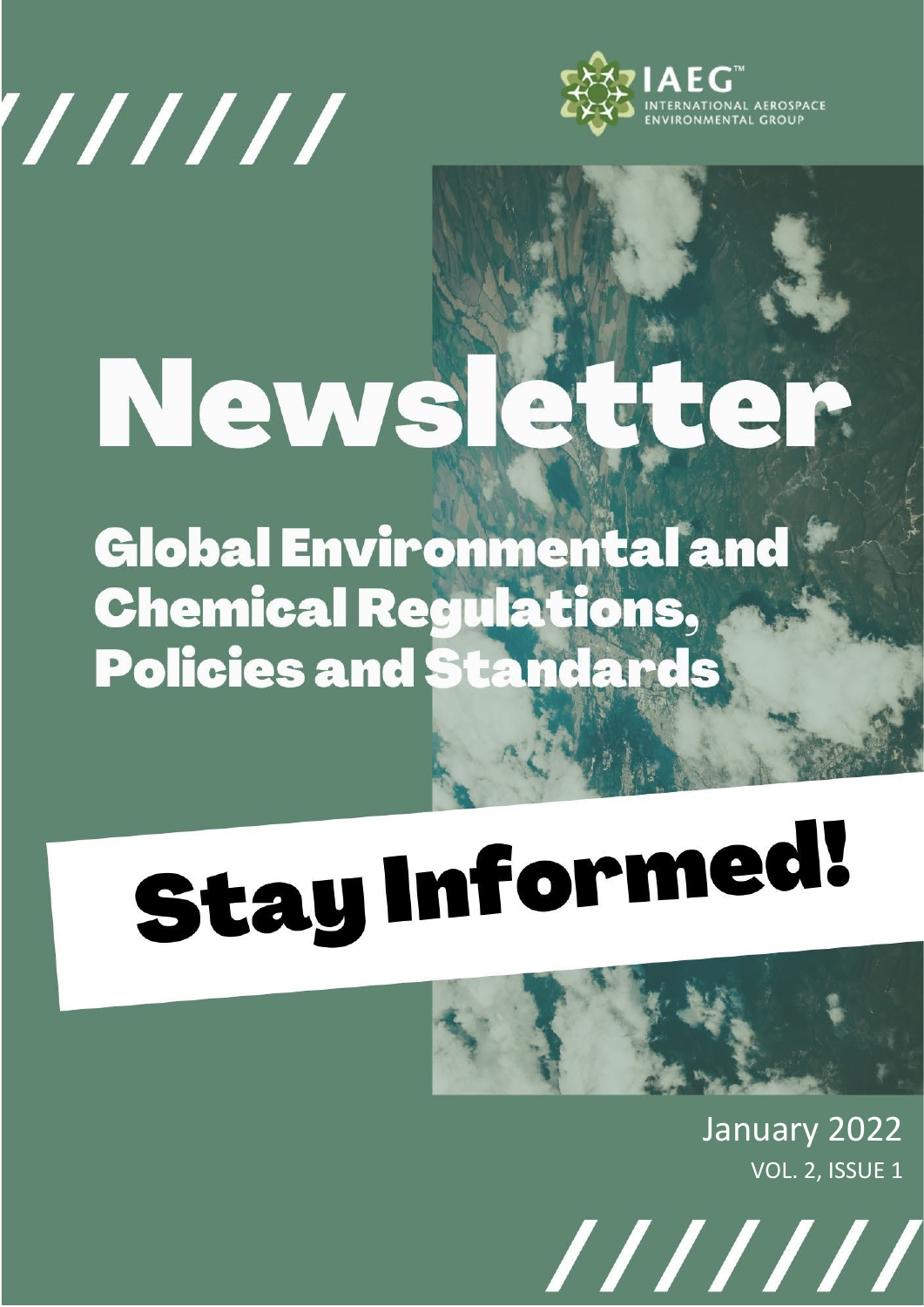Global Environmental and Chemical Regulations, Policies, and Standards January 2022



#### WHO IS IAEG?

l

The International Aerospace Environmental Group (IAEG) is a non-profit organization of global aerospace companies created to collaborate on and share innovative environmental solutions for the industry. The group works to promote the development of voluntary consensus standards and provide accessible solutions for key environmental issues.

Members of IAEG recognize that there are currently a wide variety of different laws and regulations impacting health and the environment in place worldwide. The complexity and variability of requirements and guidance has led to an increased burden for the industry and its supply chain.

IAEG work groups address such issues as chemical material declarations and reporting requirements, the development of alternative technologies and greenhouse gas reporting and management. They create a forum for diverse and often competitive businesses to come together and share information on industry-wide opportunities for the promotion and adoption of global environmental requirements. In addition, IAEG provides opportunities for wider education on environmental issues and the supply chain via its meetings agendas and bespoke seminars.

#### IAEG WORK GROUP 9 NEWSLETTER

The Aerospace and Defense (AD) industry is committed to developing an approach to help the AD industry evaluate emerging global environmental and chemical regulations and their impact on compliance and potential operational risk for companies and their supply chain. The objectives are to:

- **»** Maintain a list of global regulations, policies and standards considered and to be considered, including executive summaries of those regulations.
- **»** Develop a method to evaluate designated emerging regulation's potential impact on compliance and/or operational risk, business continuity and/or impact on supply chain.
- **»** Develop summaries of the associated timeline for regulations (e.g., deadlines) and highlight the specific impacts.
- **»** Develop communication materials and conduct informational webinars, as appropriate, for member companies and/or AD supply chain companies, as appropriate.

This Newsletter summarizes environmental and chemical regulations relevant to the AD industry. Contact Lisa Brown at myrna.l.brown@lmco.com or Lindsey Bean at lindsey.bean@ngc.com for any questions on this Newsletter. For general assistance on IAEG matters, contact Christer Hellstrand at chellstrand@iaeg.com or Amanda Myers at Amanda.Myers@sae.org.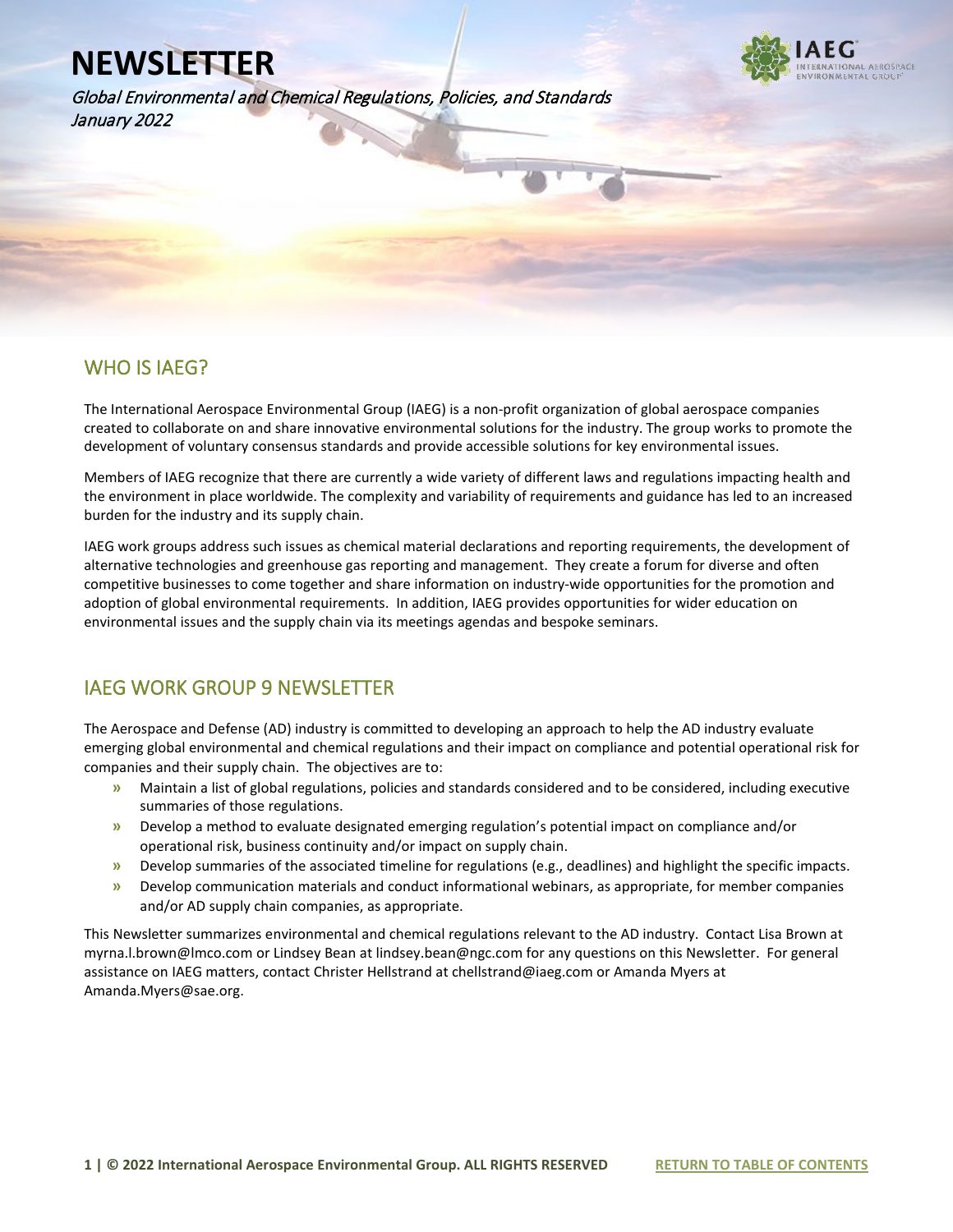Global Environmental and Chemical Regulations, Policies, and Standards January 2022



<span id="page-2-0"></span>TABLE OF CONTENTS



| China issues technical guidelines to screen chemical substances for priority evaluation (in force)5 |
|-----------------------------------------------------------------------------------------------------|
| The Chinese Ministry of Ecology and Environment adds 11 substances to the Inventory of Existing     |
|                                                                                                     |
|                                                                                                     |
|                                                                                                     |
| 2022 Schedule for manufacturing/importing new chemical substances in low quantities (published) 6   |
| Law concerning examination and regulation of manufacturing, etc. of chemical substances (draft      |
|                                                                                                     |
| Japan opened consultation to add 234 substances to Schedule 9 of the Enforcement Order of the       |
|                                                                                                     |
|                                                                                                     |
|                                                                                                     |
| Amendments to the Schedule of Prohibition on the Use of Substances of the Occupational Safety and   |
| Health Order (Prohibition of the Use of Substances) Amendment 202X (draft amendment) 7              |
|                                                                                                     |
|                                                                                                     |
|                                                                                                     |
|                                                                                                     |
|                                                                                                     |
|                                                                                                     |
| Notice on Designation of Toxic Substances adds new chemical substances to the Toxic Chemicals       |
|                                                                                                     |
|                                                                                                     |
|                                                                                                     |
|                                                                                                     |
| Extension of the standard registration period for 106 existing substances to 2024 (published) 10    |
|                                                                                                     |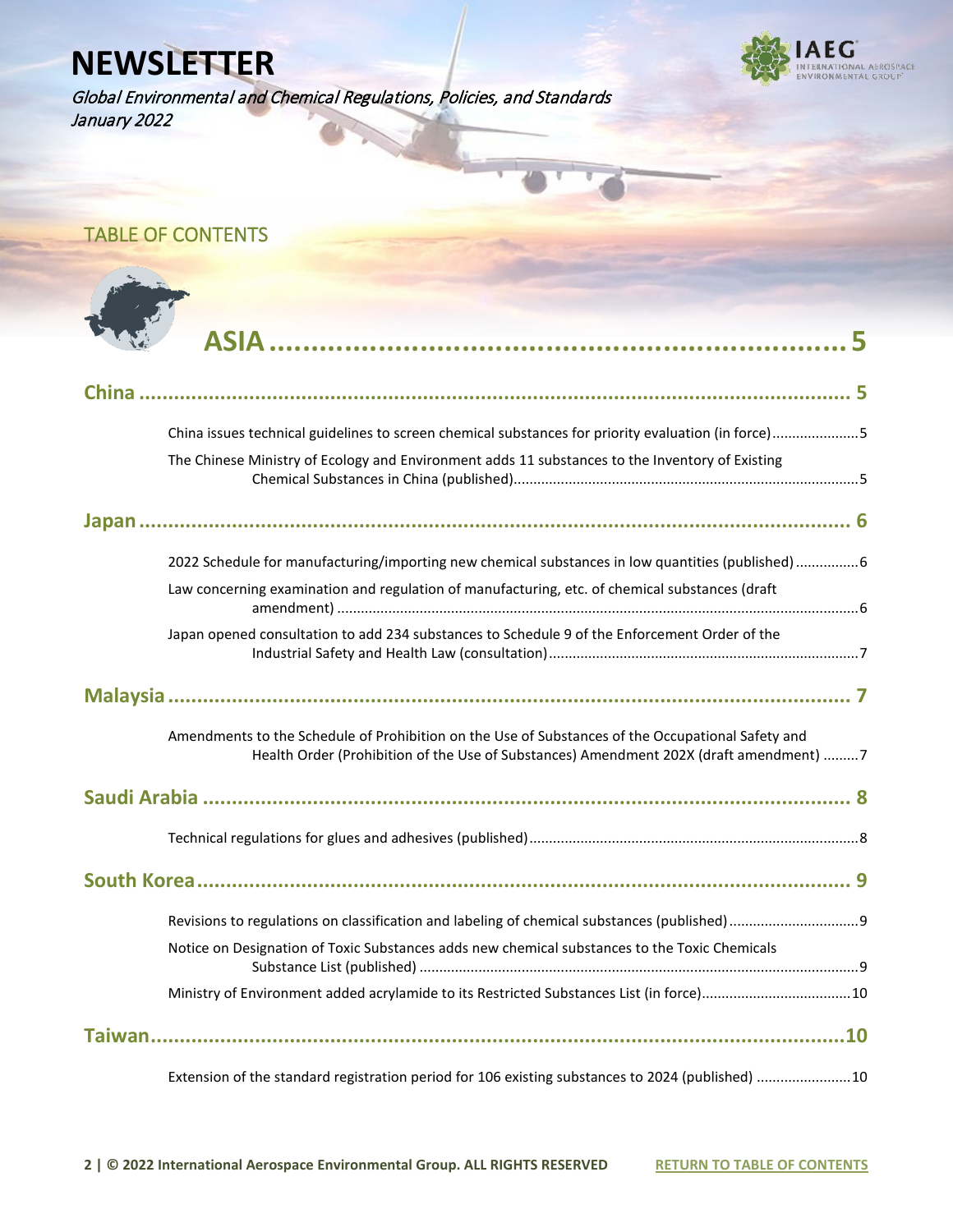Global Environmental and Chemical Regulations, Policies, and Standards January 2022





| The European Chemicals Agency notified of two chemicals to registry of intentions of substances of very    |  |
|------------------------------------------------------------------------------------------------------------|--|
| Amendment to Annex XVII of REACH regarding carcinogenic, mutagenic, or reproductive toxicant               |  |
| Four hazardous chemicals added to the candidate list of substances of very high concern (in force)12       |  |
|                                                                                                            |  |
| The European Chemical Agency proposes harmonized classification and labelling consultation on four         |  |
| Environmental impact of waste management - revision of European Union waste framework                      |  |
| Amendment to Annexes IV and V to Regulation (EU) 2019/1021 on persistent organic pollutants (draft         |  |
|                                                                                                            |  |
| Slovenia specifies level of penalties for generation of carbon dioxide above the allowable amounts (in     |  |
|                                                                                                            |  |
| Invitation to provide information on alternative substances or technologies of substitution in response to |  |
|                                                                                                            |  |
| Policy paper on the approach to including substances of very high concern on the United Kingdom REACH      |  |
|                                                                                                            |  |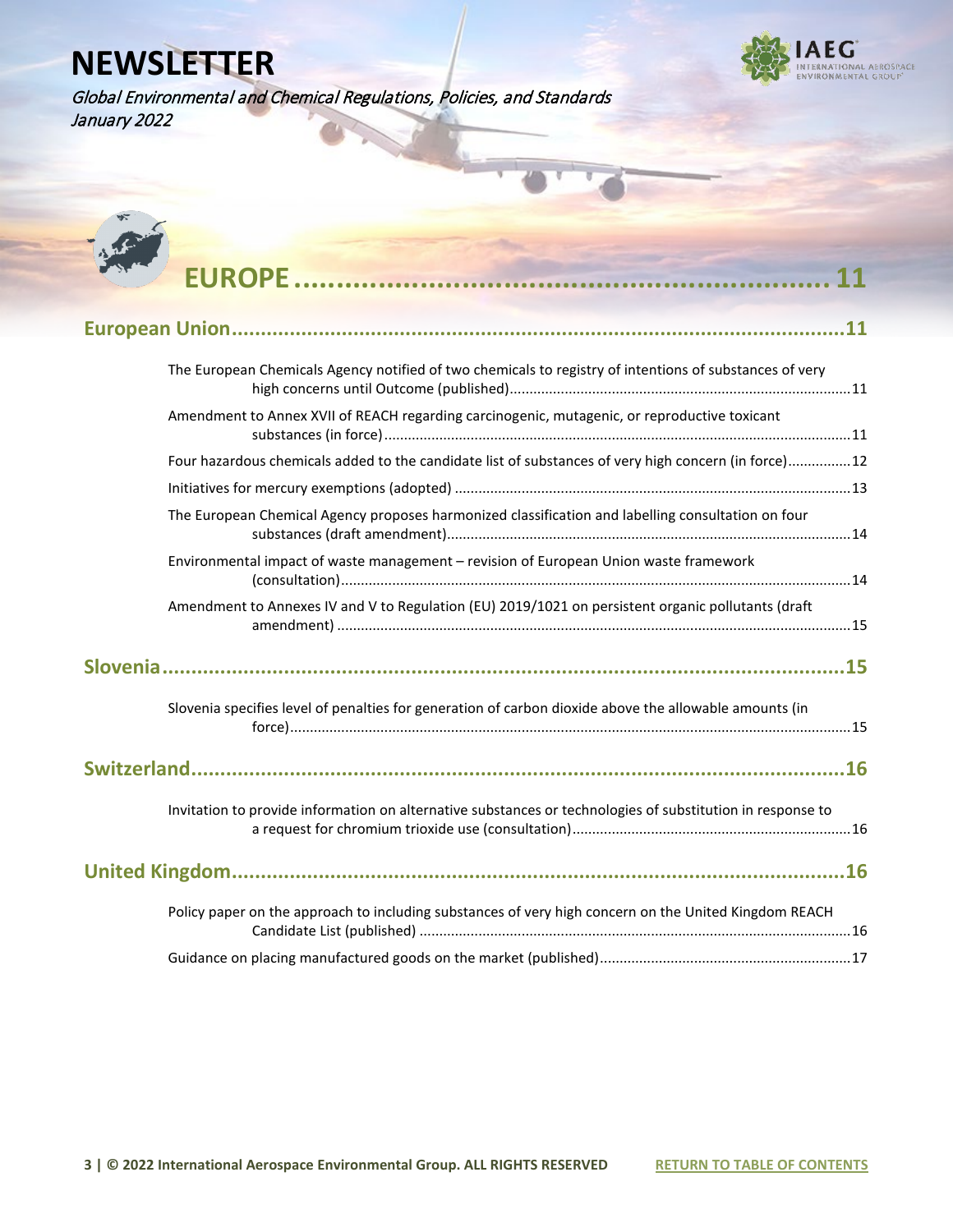Global Environmental and Chemical Regulations, Policies, and Standards January 2022





| Regulations on volatile organic compound concentration limits for certain products (published)18            |  |
|-------------------------------------------------------------------------------------------------------------|--|
| Screening assessment of 22 substances of the acids and bases group specified on the Domestic                |  |
|                                                                                                             |  |
| Significant new use rules on certain chemical substances (Batch 20-2.5e) (published)  19                    |  |
| Addition of four per- and polyfluoroalkyl substances (PFAS) to the Toxics Release Inventory (TRI)           |  |
|                                                                                                             |  |
| Revisions to and request for comments on the risk determination for cyclic aliphatic bromide cluster (draft |  |



|--|--|--|

[Industrial Chemicals \(General\) Legislation Amendment \(2021 Measures No. 1\) Rules 2021 regarding](#page--1-2)  [nanoscale chemicals \(in force\)........................................................................................................21](#page--1-2)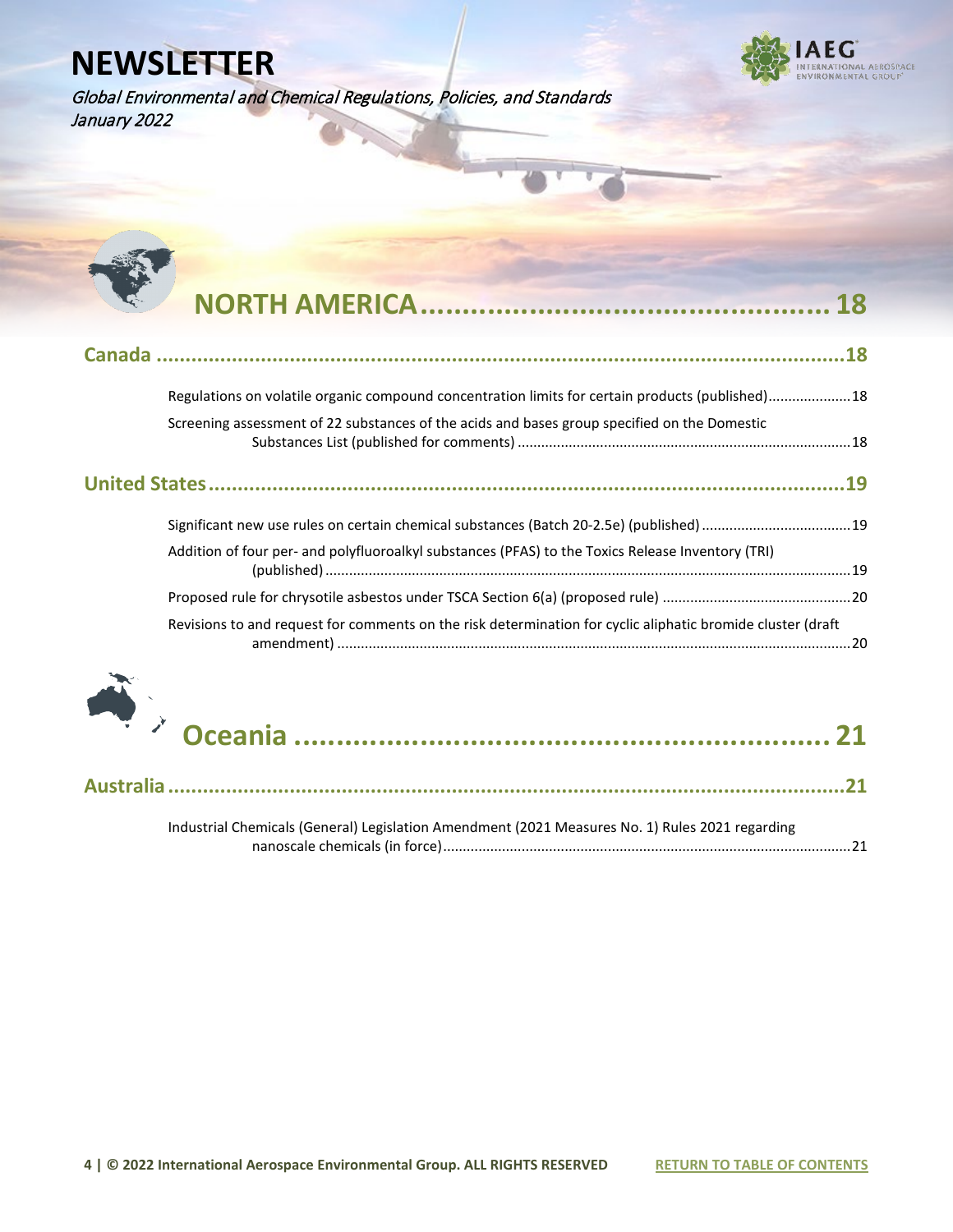

Global Environmental and Chemical Regulations, Policies, and Standards January 2022



#### **China**

#### China issues technical guidelines to screen chemical substances for priority evaluation (in force)

On 21 December 2021, the Chinese Ministry of Ecology and Environment published the Technical Guidelines for Priority Evaluation of Chemical Substances. These guidelines became in force on 1 January 2022.

The main aims of the guidelines are:

- **»** to reduce the environmental risks posed by chemical substances
- **»** standardize the priority evaluation of screening chemicals
- **»** implement the "Environmental Protection Laws of the People's Republic of China"

The "Environmental Protection Laws" were established to protect and enhance the environment. This is achieved by preventing and controlling pollution and other public hazards, safeguarding public health, promoting the construction of ecological civilization, and promoting sustainable economic and social development.

The guidelines apply to the screening of chemical substances that are prioritized for evaluation in environmental risk assessments. Chemical substances are prioritized if there is evidence indicating a potential for environmental risk. This includes chemicals that enter the environment during production and use, in addition to degradation products.

There are also reporting obligations and a screening process provided in the guidelines. In particular, the process and results of prioritizing chemical screening should be documented in a report, which would include the information listed under Article 6 of the guidelines. The data collection must include hazard and exposure data, persistence and bioaccumulation data, and auxiliary information, including physical and chemical data related to the environmental exposure of chemical substances

There are no non-compliance provisions associated with this update.

More information can be found her[e in English](https://www.iaeg.com/elements/pdf/newsletters-2022/CHN_Technical_Guidelines_for_Priority_Evaluation_of_Chemical_Substances_english.pdf) and [in Chinese.](http://www.mee.gov.cn/xxgk2018/xxgk/xxgk01/202112/t20211223_965035.html) 

#### The Chinese Ministry of Ecology and Environment adds 11 substances to the Inventory of Existing Chemical Substances in China (published)

On 22 December 2021, the Chinese Ministry of Ecology and Environment (MEE) announced the addition of the 11 substances to the Inventory of Existing Chemical Substances in China (IECSC):

- **»** 3,4-dimethylbenzaldehyde (CAS No. 5973-71-7)
- **»** 4-amino-N-(4-aminophenyl)benzenesulphonamide (CAS No. 16803-97-7)
- **»** 4-(trifluoromethyl)benzoic acid (CAS No. 455-24-3)
- **»** propanoic acid, 2-hydroxy, C12-13-branched alkyl esters (CAS No. 1471312-26-1)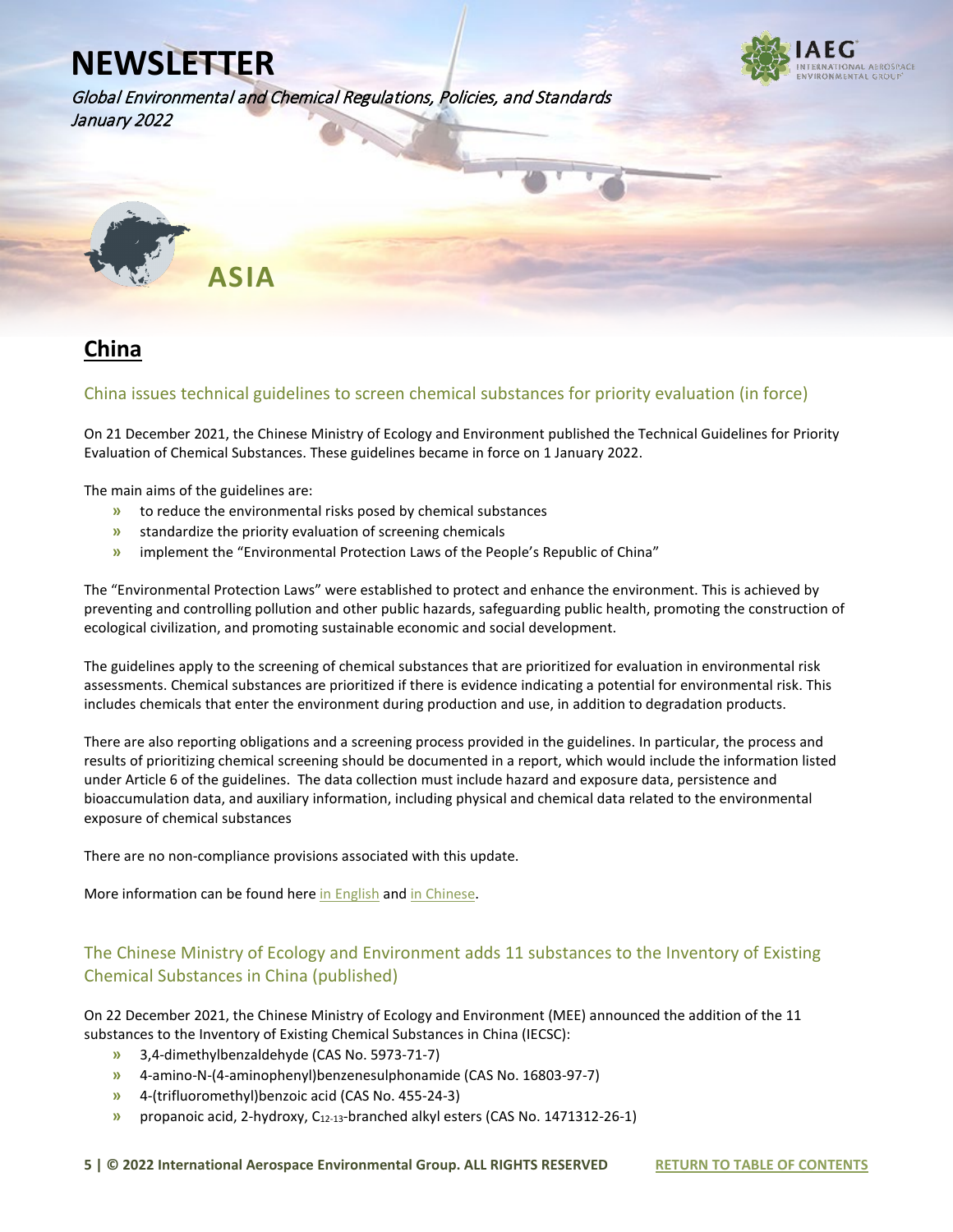Global Environmental and Chemical Regulations, Policies, and Standards January 2022

- **»** N,N'-carbonyldiimidazole (CAS No. 530-62-1)
- **»** L-alaninol (CAS No. 2749-11-3)
- **»** benzyl glycidyl ether (CAS No. 2930-05-4)
- **»** 1H-1-benzazepine-1-acetic acid, 3-amino-2,3,4,5-tetrahydro-2-oxo-, 1,1-dimethylethyl ester, (3S)- (CAS No. 109010-60-8)
- **»** 4'-bromomethyl-biphenyl-2-carboxylic acid tert-butyl ester (CAS No. 114772-40-6)
- **»** N-phenylguanidine (CAS No. 2002-16-6)
- **»** 6-Bromo-3-methyl-3H-dibenz[f,ij]isoquinoline-2,7-dione (CAS No. 81-85-6)

These substances were manufactured in or imported into China before 15 October 2003, which fulfilled the supplementation criteria but missed the previous supplementation window. They are now regulated as IECSC and are free from new chemical registration or notification requirements under the Measures for the Ecology and Environmental Management Registration of New Chemical Substances (MEE Order No. 12).

There are no non-compliance provisions associated with this update.

More information can be found [here](http://www.mee.gov.cn/xxgk2018/xxgk/xxgk01/202112/t20211223_965024.html) in Chinese.

#### **Japan**

#### 2022 Schedule for manufacturing/importing new chemical substances in low quantities (published)

On 14 December 2021, Japan's Ministry of Economy, Trade, and Industry (METI) published the 2022 schedule for companies to notify new chemical substances manufactured or imported below ten tonnes per year, under the Chemical Substances Control Law (CSCL). Applications must be submitted and approved before manufacture or import can take place.

Under the CSCL, substances are divided into the categories of existing and new chemicals. New chemicals must be notified and evaluated by METI, the Ministry of Labor and Welfare and the Ministry of the Environment at least three months prior to manufacture or import.

Penalties for non-compliance include fines up to one million yen and/or imprisonment up to three years.

More information can be found her[e in English](https://www.iaeg.com/elements/pdf/newsletters-2022/JPN_2022_CSCL_Notification_schedule_english.pdf) an[d in Japanese.](https://www.meti.go.jp/policy/chemical_management/kasinhou/files/information/shinki/teiseisannittei_R4.pdf)

#### Law concerning examination and regulation of manufacturing, etc. of chemical substances (draft amendment)

The Japan law concerning the examination and regulation of manufacture, etc. of chemical substances serves to prevent pollution to the environment by implementing a system to examine the toxic properties of chemical substances. Under the law, a person intending to manufacture or import new chemical substances must notify the Ministry of Health, Labor, and Welfare, the Ministry of Economy Trade, and Industry, and the Ministry of the Environment of such substances in advance. The ministries examine the notification and decide whether further action is necessary.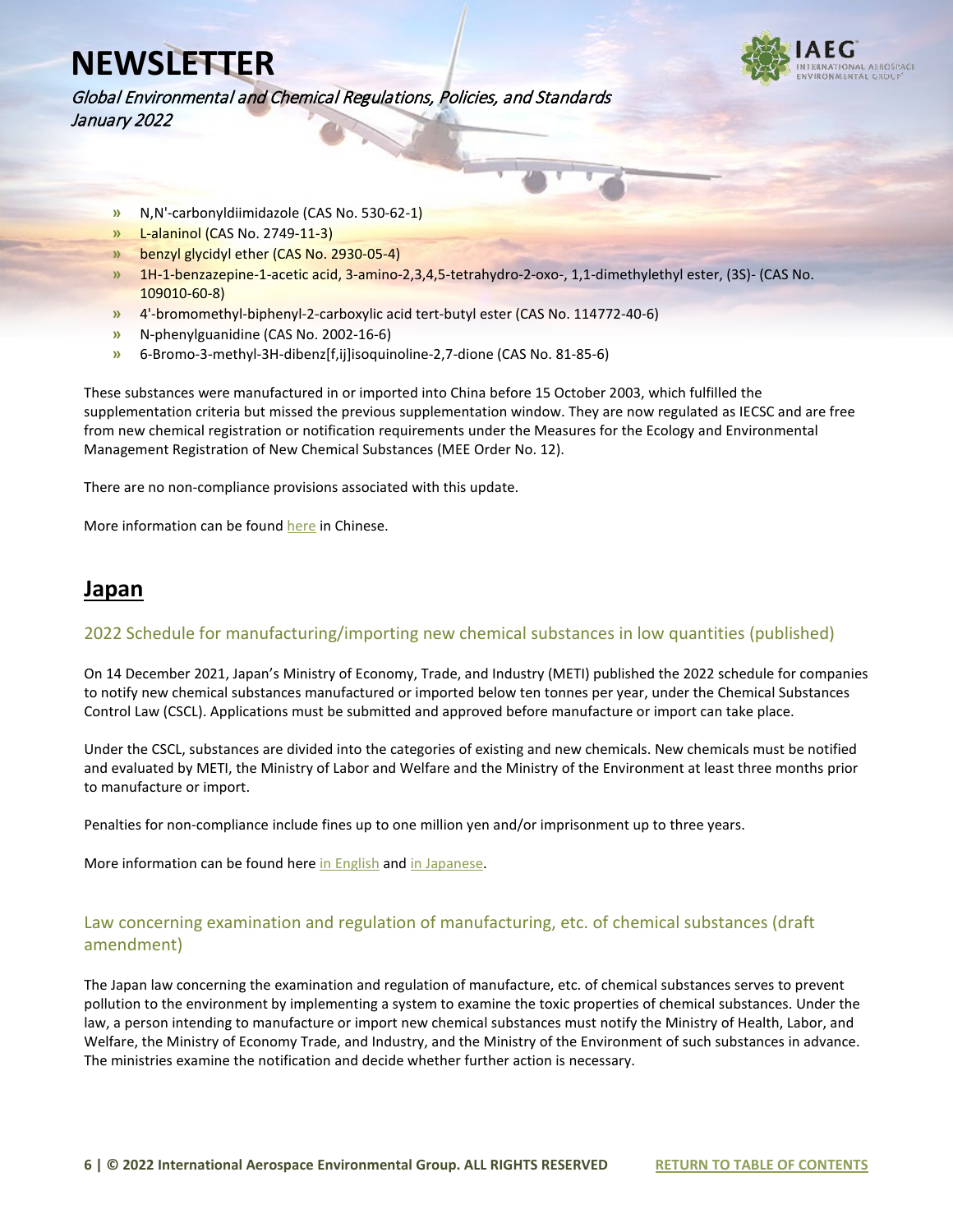

Global Environmental and Chemical Regulations, Policies, and Standards January 2022

The amendment to this law suggests that the substances listed under Annex A be free from this notification requirement. These substances are already regulated in Japan as Class I and Type 2 specified chemical substances under the Chemical Substances Control Law and, therefore, no further risk assessment is necessary.

Comments were due on 6 February 2022.

More information can be found in th[e instructions,](https://www.iaeg.com/elements/pdf/newsletters-2022/JPN_Draft_Amendment_to_Law_on_examination_of_chemicals_Instructions_english.pdf) [summary,](https://www.iaeg.com/elements/pdf/newsletters-2022/JPN_Draft_Amendment_to_Law_on_examination_of_chemicals_Summary_english.pdf) and [list of substances](https://www.iaeg.com/elements/pdf/newsletters-2022/JPN_Draft_Amendment_to%20Law_on_examination_of_chemicals_Substance_List_english.pdf) in English. Additional information can be found here [in Japanese.](https://public-comment.e-gov.go.jp/servlet/Public?CLASSNAME=PCMMSTDETAIL&id=595222002&Mode=0)

#### Japan opened consultation to add 234 substances to Schedule 9 of the Enforcement Order of the Industrial Safety and Health Law (consultation)

On 16 December 2021, the Japanese Ministry of Health, Labor, and Welfare opened a consultation to add 234 substances to Schedule 9 of the Enforcement Order of the Industrial Safety and Health Law, with corresponding content thresholds for providing Safety Data Sheets and labels in Schedule 2 of Ordinance on Industrial Safety and Health. The consultation ended on 14 January 2022 and the revisions are expected to be released in February 2022 and implemented in April 2024.

These 234 substances will require mandatory risk assessment for chemical manufacturers and downstream users, but not for importers.

More information and the list of substances can be found her[e in English](https://www.iaeg.com/elements/pdf/newsletters-2022/JPN_ISHL_Draft_Inventory_Update_english.pdf) and [in Japanese.](https://public-comment.e-gov.go.jp/servlet/Public?CLASSNAME=PCMMSTDETAIL&id=495210319&Mode=0)

#### **Malaysia**

#### Amendments to the Schedule of Prohibition on the Use of Substances of the Occupational Safety and Health Order (Prohibition of the Use of Substances) Amendment 202X (draft amendment)

On 24 December 2021, Malaysia's Department of Occupational Safety and Health (DOSH) opened a consultation on the draft proposed amendments to Schedule of Prohibitions on the Use of Substances, Safety, and Health Orders Employment (Prohibition of Use of Substances) Amendment 202X. DOSH is seeking comments and feedback from stakeholders such as authorities, professionals, industry parties, laboratories, researchers, and academics.

The draft amendments suggest prohibition to the substances below:

- **»** 4-aminobiphenyl (CAS No. 92-67-1), benzidine (CAS No. 92-87-5), 2-naphthylamine (CAS No. 91-59-8), 4 nitrobiphenyl (CAS No. 92-93-3), their salts, or any material containing the aforementioned substances [total concentration of the substance(s) contained is equal to or greater than 0.1%] used for any purpose except research or analytical
- **»** asbestos in the form of amosite (CAS No. 12172-73-5), fibrous anthophyllite (CAS No. 77536-67-5), tremolite (CAS No. 77536-68-6), or actinolite (CAS No. 77536-66-4) used for any purpose except research or analytical
- **»** benzene (CAS No. 71-43-2) and any substance containing benzene in a concentration equal to or greater than 0.1% when used for cleaning and degreasing
- **»** carbon disulphide (CAS No. 75-15-0) and any substance containing carbon disulphide in a concentration equal to or greater than 3% when used for cleaning and degreasing
- **»** carbon tetrachloride (CAS No. 56-23-5) and any substance containing carbon tetrachloride in a concentration equal to or greater than 1% when used for cleaning and degreasing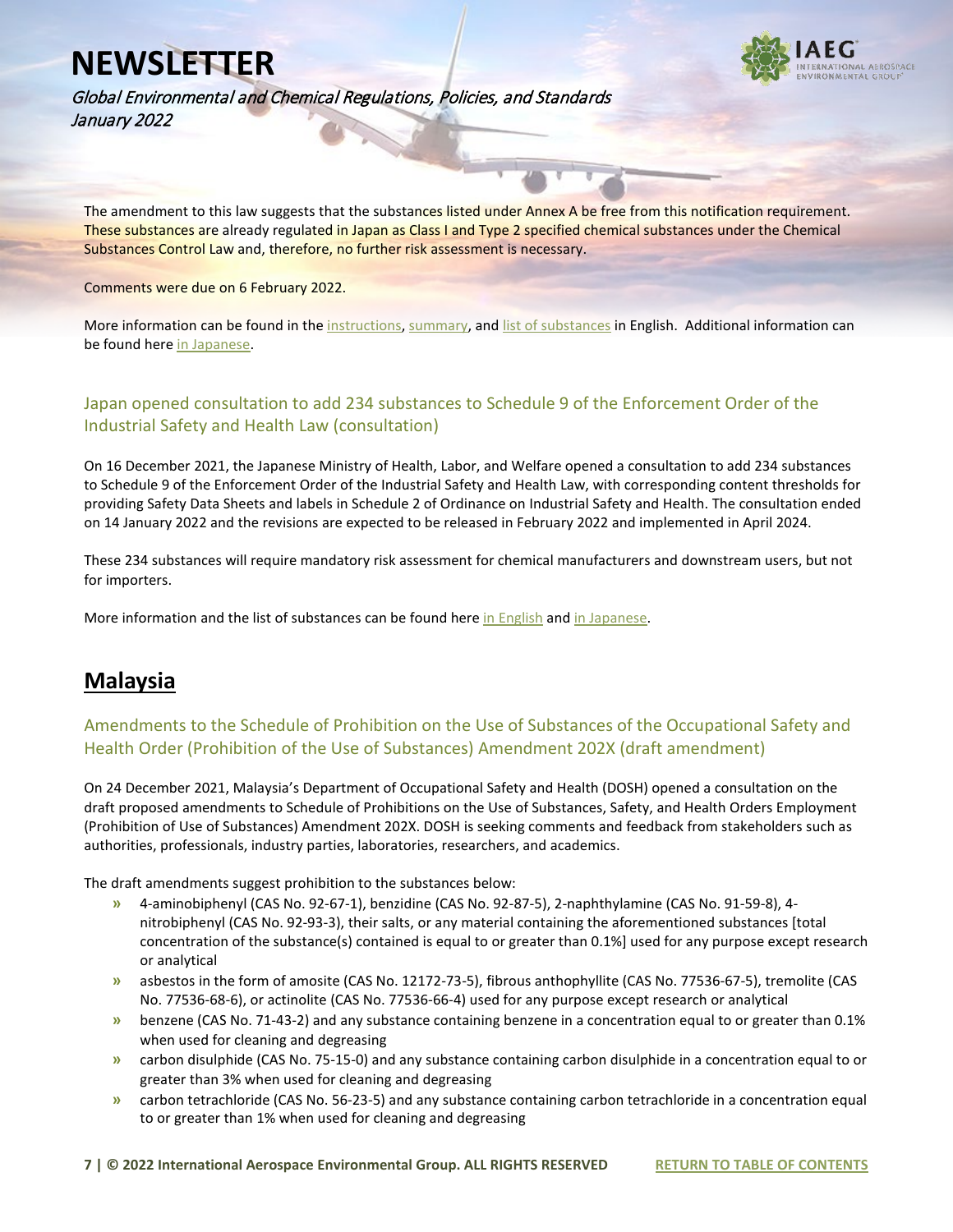

Global Environmental and Chemical Regulations, Policies, and Standards January 2022

- **»** n-hexane (CAS No. 71-43-2) and any substance containing n-hexane in a concentration equal to or greater than 3% when used for cleaning and degreasing
- **»** sand or other substance containing free silica or known as crystalline silica in a composition greater than 1% when used as an abrasive media in the blasting process

Interested parties should provide their comments by 24 February 2022.

More information you can be found here [in English](https://www.iaeg.com/elements/pdf/newsletters-2022/MYS_Draft_Proposed_Amendments_to_Prohibition_of_Use_of_Substances_english.pdf) and [in Malay.](https://www.dosh.gov.my/index.php/highlights/2212-seranta-awam-bagi-draf-cadangan-pindaan-kepada-jadual-larangan-penggunaan-bahan-perintah-keselamatan-dan-kesihatan-pekerjaan-larangan-penggunaan-bahan-pindaan-202x)

#### **Saudi Arabia**

#### Technical regulations for glues and adhesives (published)

On 17 December 2021, Saudi Arabia published technical regulations for glues and adhesives. The main aims of the regulation are:

- **»** to determine the basic requirements for glues and adhesives
- **»** to define the conformity assessment procedures that suppliers must abide by during the presentation and placement of these products in Saudi Arabia

Annex 1 details the list of adhesives and glues in scope of the regulation and the corresponding International Standards Organization (ISO) standards that must be adhered to. Articles 4 and 5 of the technical regulations outline obligations for suppliers of glue and adhesive products, which includes:

- **»** to design and manufacture products so that they do not pose a threat to human health and the environment
- **»** to limit the total weight of toluene contained in products to 0.1%
- **»** to provide and prove the safety of the product, whether in an attached document or in the explanatory data
- **»** to ensure compliance with the required conformity assessment procedures (outlined in Article 6)
- **»** to meet the packaging requirements such as ensuring the product packaging materials are free of substances harmful to human health and the environment
- **»** to meet the labelling requirements for products (outlined in Article 5)

If the product does not comply with the provisions of the technical regulations, according to Article 9(1), the manufacture, import, placing, displaying, and advertising of the product will be prohibited.

The technical regulations will be in force on 15 June 2022. Penalties for non-compliance are provided in Article 9 of the technical regulations and they include:

- **»** taking all necessary measures to remove the non-compliant product and its effects from the market
- **»** cancelling any relevant certificates of conformity for the non-compliant product
- **»** issuing penalties such as fines and/or imprisonment according to the Anti-Commercial Fraud Law

More information can be foun[d here](https://uqn.gov.sa/%d8%a7%d9%84%d9%84%d8%a7%d8%a6%d8%ad%d8%a9-%d8%a7%d9%84%d9%81%d9%86%d9%8a%d8%a9-%d9%84%d9%84%d8%ba%d8%b1%d8%a7%d8%a1-%d9%88%d8%a7%d9%84%d9%85%d9%88%d8%a7%d8%af-%d8%a7%d9%84%d9%84%d8%a7%d8%b5%d9%82/) in Arabic.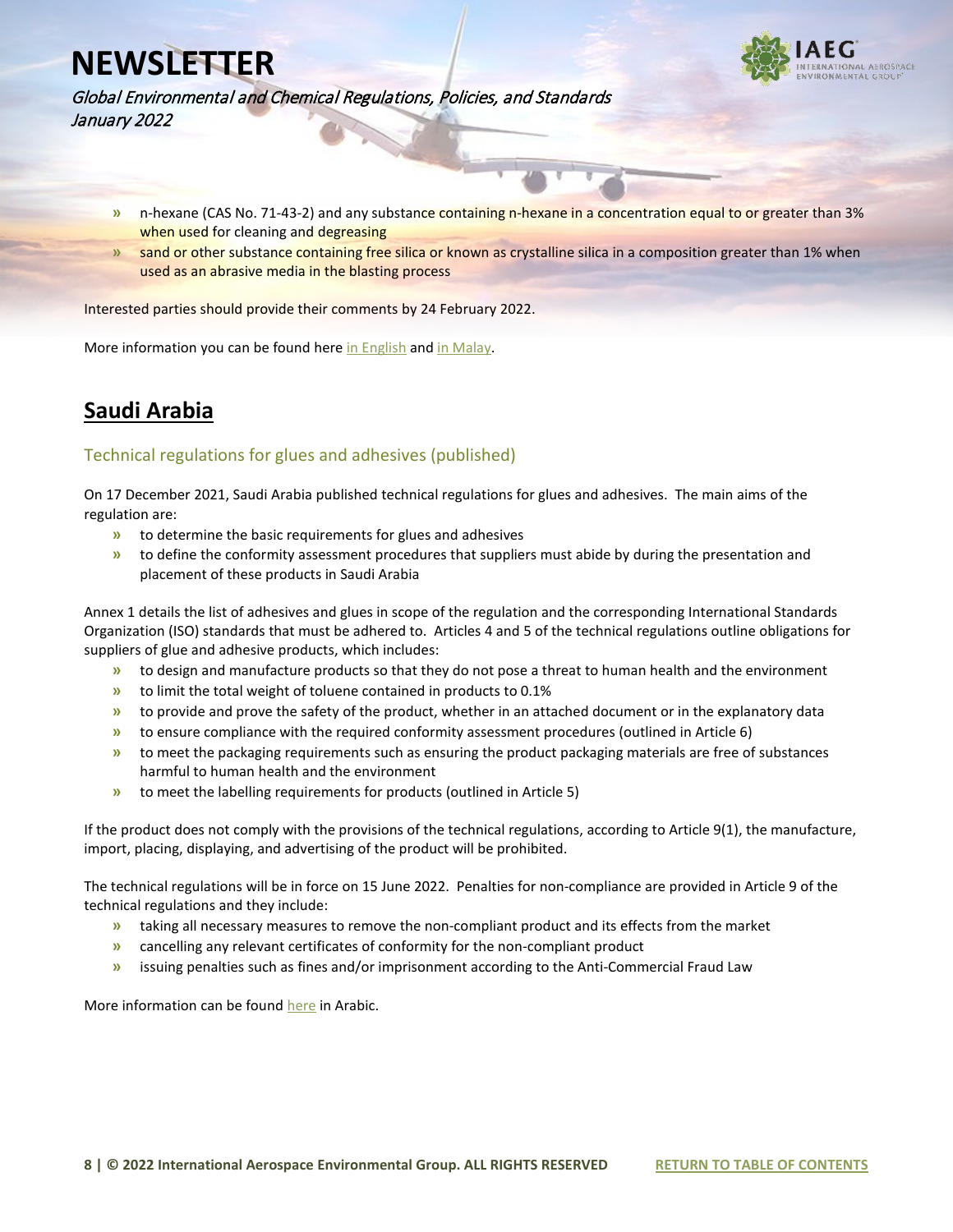Global Environmental and Chemical Regulations, Policies, and Standards January 2022



#### **South Korea**

#### Revisions to regulations on classification and labeling of chemical substances (published)

The Korean National Institute of Environmental Science published a partial revision of the regulations on classification and labeling of chemical substances on 28 December 2021. The regulations stipulate details of classification criteria for hazardous substances, notification and public notice of the hazard examination results, and mandatory labelling elements of hazardous substances and mixtures. According to the revision, new toxic substances must be labeled in accordance with the Chemicals Control Act by 1 January 2023.

Penalties for non-compliance include fines and/or imprisonment.

Information on the list of revised and newly designated toxic substances can be found in English in the classification of [hazardous chemicals display list.](https://www.iaeg.com/elements/pdf/newsletters-2022/KOR_Amendment_Regulations_on_Classification_and_Labeling_english.pdf) Additional information can be foun[d here](https://www.law.go.kr/LSW/admRulLsInfoP.do?chrClsCd=&admRulSeq=2100000207470) in Korean.

#### Notice on Designation of Toxic Substances adds new chemical substances to the Toxic Chemicals Substance List (published)

On 28 December 2021, South Korea's National Institute of Environmental Research (NIER) published the Notice on Designation of Toxic Substances (the Notice). Following provisions of the Registration and Evaluation of Chemical Substances Act (the Act), this Notice revises several substances. It also specified five new chemical substances that meet the criteria for designation and are added to the Toxic Chemicals Substances List (TCSL).

By 1 January 2023, manufacturers and importers of newly designated toxic substances must register, mark, label, and file an import declaration of toxic substances in accordance with the Act and implement handling standards for hazardous chemicals, established by the Enforcement Rules of Chemicals Control Act.

By 1 July 2024, companies that manufacture, sell, store, transport, use or handle newly designated hazardous chemicals must obtain a hazardous chemical business license. Also, companies that install or operate hazardous chemicals handling facilities must prepare and submit a chemical accident prevention management plan.

By 1 July 2026, companies handling newly designated hazardous chemicals must comply with the standards for installation and management of hazardous chemical handling facilities, described in the Enforcement Rules of the Chemicals Control Act.

Below is a summary of regulatory timelines:

- **»** published and enforcement date: 28 December 2021
- **»** deadline for registration of newly designated substances: 1 January 2023
- **»** deadline to adjust the labels: 1 January 2023
- **»** deadline for filing import declarations: 1 January 2023
- **»** deadline to prepare management plan: 1 July 2024
- **»** deadline to obtain a hazardous chemical business license: 1 July 2024
- **»** deadline to comply with the Enforcement Rules of Chemicals Control Act standards: 1 July 2026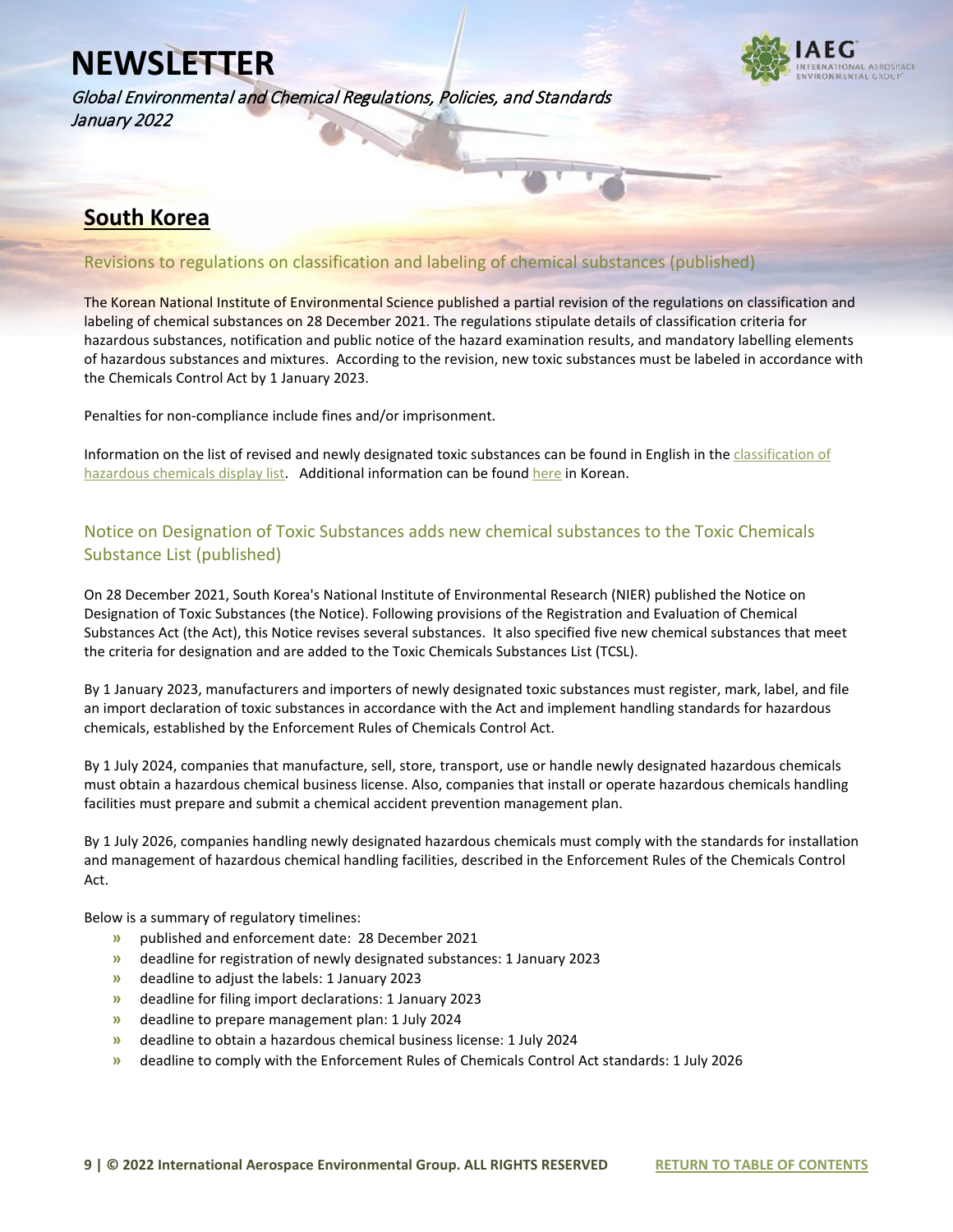Global Environmental and Chemical Regulations, Policies, and Standards January 2022

Penalties for non-compliance include fines and/or imprisonment.

More information can be found in English in the [designation notice of toxic substances.](https://www.iaeg.com/elements/pdf/newsletters-2022/KOR_Amendment_Designation_notice_of_toxic_substances_english.pdf) Additional information can be foun[d here](https://www.law.go.kr/LSW/admRulLsInfoP.do?chrClsCd=&admRulSeq=2100000207419#J860359) in Korean.

#### Ministry of Environment added acrylamide to its Restricted Substances List (in force)

On 29 December 2021, South Korea's Ministry of Environment added acrylamide (CAS Number: 79-06-1) to its Restricted Substances List, which will limit its use. Acrylamide is primarily used industrially to make polyacrylamide, but also in adhesives. Acrylamide, or mixtures containing 0.1% or above of the substance, shall have the following restrictions:

- **»** manufacturing or importing will be banned from 1 July 2023
- **»** use in grouting will be banned from 1 July 2023
- **»** sale, storage, transporting, and other uses will be banned from 1 January 2024

Penalties for non-compliance include fines and/or imprisonment.

More information can be foun[d here](https://www.law.go.kr/LSW/admRulLsInfoP.do?chrClsCd=&admRulSeq=2100000207761) in Korean.

#### **Taiwan**

#### Extension of the standard registration period for 106 existing substances to 2024 (published)

On 23 November 2021, Taiwan's Environmental Protection Agency (EPA) published amendments to the Regulations on the Registration of New Chemical Substances and Existing Chemical Substances. The amendments extend the registration deadline for the first batch (106 substances) of Priority Existing Chemicals (PECs) to December 2024. The extension is in response to COVID-19 and follows a consultation for the amendments with relevant stakeholders.

The standard registration of PECs mandates chemical companies to submit nine pieces of information in the registration process. The standard registration of PECs mandates chemical companies to submit nine pieces of information in the registration process (see Appendix 3 of the Regulations on the Registration of New Chemical Substances and Existing Chemical Substances for further information):

- **»** general information on substance identification and the registrant
- **»** substances manufacture and use information, and exposure information
- **»** Globally Harmonised System (GHS) hazard classification
- **»** safe use information
- **»** physical and chemical properties
- **»** toxicological information
- **»** ecotoxicological information
- **»** hazard assessment report
- **»** exposure assessment report

The EPA will allow companies to submit data for the first seven information items above and plans for hazard and exposure assessments (items eight and nine above). However, the assessment reports must be submitted to the EPA by 31 December 2024.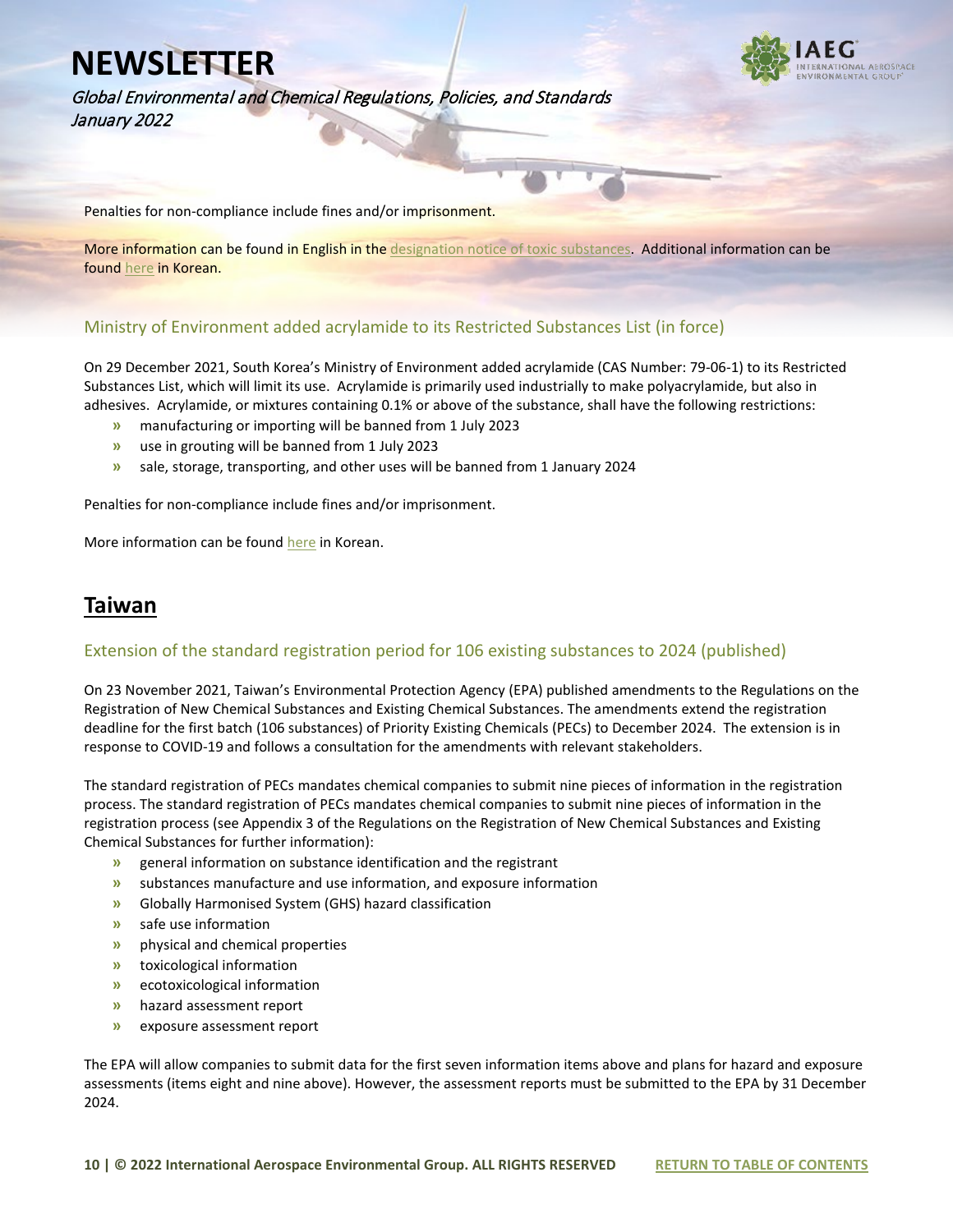

Global Environmental and Chemical Regulations, Policies, and Standards January 2022

Penalties for non-compliance include fines up to NT\$ 300,000 for each violation. If the business does not make improvements to comply with the amendments within the allocated time twice, it may be ordered to stop work, suspend business, or re-export the chemical substances.

More information and the list of 106 substances can be found here [in English](https://www.iaeg.com/elements/pdf/newsletters-2022/TWN_PECs_Amendments_Regulations_english.pdf) and [in Chinese.](https://www.tcsb.gov.tw/cp-21-5578-1eb9d-1.html)



#### **European Union**

The European Chemicals Agency notified of two chemicals to registry of intentions of substances of very high concerns until Outcome (published)

Member States Sweden and Norway have notified the European Chemicals Agency (ECHA) of two substances to be added to the Registry of Intention of substances of very high concern (SVHCs):

- **»** Notified by Sweden: N-(hydroxymethyl)acrylamide (CAS No. 924-42-5; EC No. 213-103-2) used in the manufacture of polymers and as a cross-linking agent in adhesives and binders for paper products and textiles
- **»** Notified by Norway: 2,2',6,6'-tetrabromo-4,4'-isopropylidenediphenol (CAS No. 79-94-7; EC No. 201-236-9) used in the manufacture of polymers

Substances that may have serious and often irreversible effects on human health and the environment can be identified as SVHCs. The "registry of SVHC intentions until outcome" aims to make interested parties aware of the substances for which an SVHC dossier is planned to be submitted to ECHA. If a substance is identified as an SVHC, it will be added to the Candidate List for eventual inclusion in the Authorization List.

Next steps include submission of the dossier to ECHA, followed by multiple cycles of consultation to determine inclusion into the Candidate List.

There are no non-compliance provisions associated with this update.

More information can be found [here.](https://echa.europa.eu/fr/registry-of-svhc-intentions)

#### Amendment to Annex XVII of REACH regarding carcinogenic, mutagenic, or reproductive toxicant substances (in force)

On 14 December 2021, the European Union (EU) published Regulation (EU) 2021/2204, which expands the list of carcinogenic, mutagenic, or reproductive toxicant (CMR) category 1B substances under Entries 28 to 30 of Annex XVII of the REACH Regulation. These changes are in accordance with the new classification of CMR substances under Regulations (EU) 2020/1182 and (EU) 2021/849.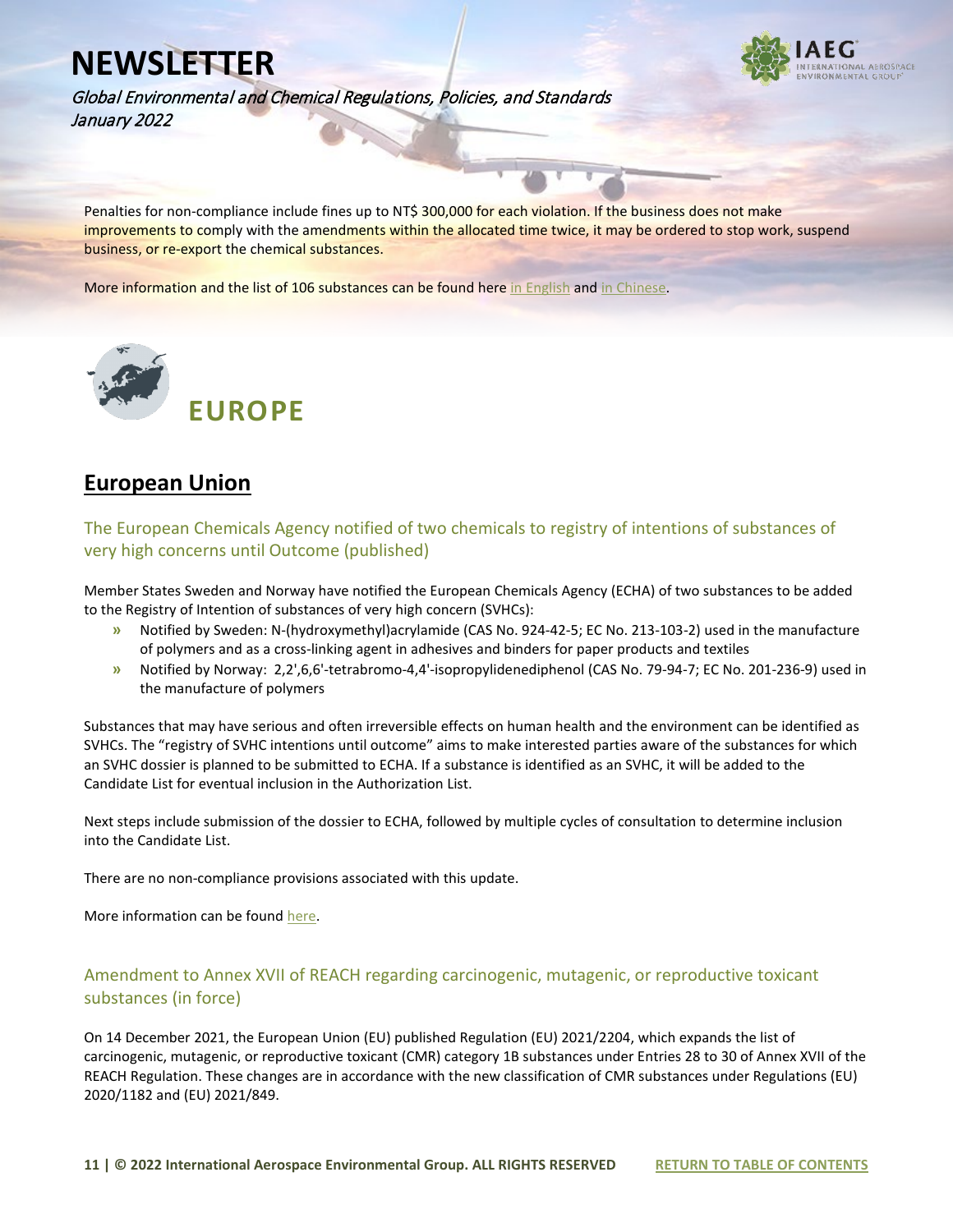

Global Environmental and Chemical Regulations, Policies, and Standards January 2022

Entries 28 to 30 prohibit the placing on the market and use, for supply to the general public, of substances that are classified as CMR categories 1A or 1B and listed in Appendices 1 to 6 to that Annex and of mixtures containing such substances above specified concentrations.

CMR substances adopted from Regulation (EU) 2021/849 shall be effective from 17 December 2022. These substances include the following that are relevant to the aerospace and defense industry:

- **»** silicon carbide fibers (with diameter < 3 μm, length > 5 μm and aspect ratio ≥ 3:1) [EC No. 206-991-8; CAS Nos. 409- 21-2 and 308076-74-6) used in aircraft engine components;
- **»** N-(hydroxymethyl)acrylamide (EC No. 213-103-2; CAS No 924-42-5) used in thermoplastic polymers, and as a crosslinking agent in adhesives and binders
- **»** 6,6'-di-tert-butyl-2,2'-methylenedi-p-cresol (EC No. 204-327-1; CAS No. 119-47-1) used in hydraulic fluids, lubricants, adhesives and sealants
- **»** 2-(4-tert-butylbenzyl)propionaldehyde (EC No. 201-289-8; CAS No. 80-54-6) used in coating products
- **»** diisooctyl phthalate (EC No. 248-523-5; CAS No. 27554-26-3) used in adhesives

CMR substances adopted from Regulation (EU) 2020/1182 shall be effective from 1 March 2022. CMR substances adopted from Regulation (EU) 2021/849 shall be effective from 17 December 2022.

Penalties for non-compliance vary by Member State.

More information can be foun[d here.](https://eur-lex.europa.eu/legal-content/EN/TXT/?uri=CELEX%3A32021R2204)

#### Four hazardous chemicals added to the candidate list of substances of very high concern (in force)

On 17 January 2022, the European Chemicals Agency (ECHA) added four substances of very high concern (SVHCs) to the REACH Regulation Candidate List:

- **»** 6,6'-di-tert-butyl-2,2'-methylenedi-p-cresol (DBMC; EC No. 204-327-1; CAS No. 119-47-1); toxic for reproduction; uses include as an antioxidant or stabilizer in the manufacture of polymers and as an additive in the rubber industry, as well as in lubricants, greases, adhesives, sealants, hydraulic fluids, and metal working fluids
- **»** (±)-1,7,7-trimethyl-3-[(4-methylphenyl)methylene]bicyclo[2.2.1]heptan-2-one covering any of the individual isomers and/or combinations thereof (4-MBC; EC No. not available; CAS No. not available); endocrine disrupting properties (human health); used as a UV filter in cosmetics and personal care products
- **»** tris(2-methoxyethoxy)vinylsilane (EC No. 213-934-0; CAS No. 1067-53-4); toxic for reproduction; used to manufacture rubber and plastic, to formulate non-metal surface treatment solutions or dispersions and in sealants
- **»** s-(tricyclo[5.2.1.02,6]deca-3-en-8(or 9)-yl) o-(isopropyl or isobutyl or 2-ethylhexyl) o-(isopropyl or isobutyl or 2 ethylhexyl) phosphorodithioate (EC No. 401-850-9; CAS No. 255881-94-8); persistent, bioaccumulative, and toxic (PBT); used to formulate lubricants and greases that are used by professional workers and at industrial sites

Substances that may have serious and often irreversible effects on human health and the environment can be identified as SVHCs and may be placed on the Authorization List in the future. Inclusion on this list will mean that the use of the substances will be prohibited unless a company receives an authorization to continue its use from the European Commission.

With the four substances on the Candidate List, there are certain obligations including:

**»** article suppliers must notify SVHCs to ECHA's "Substances of Concern In articles as such or in complex objects (Products)" (i.e., SCIP) database under the Waste Framework Directive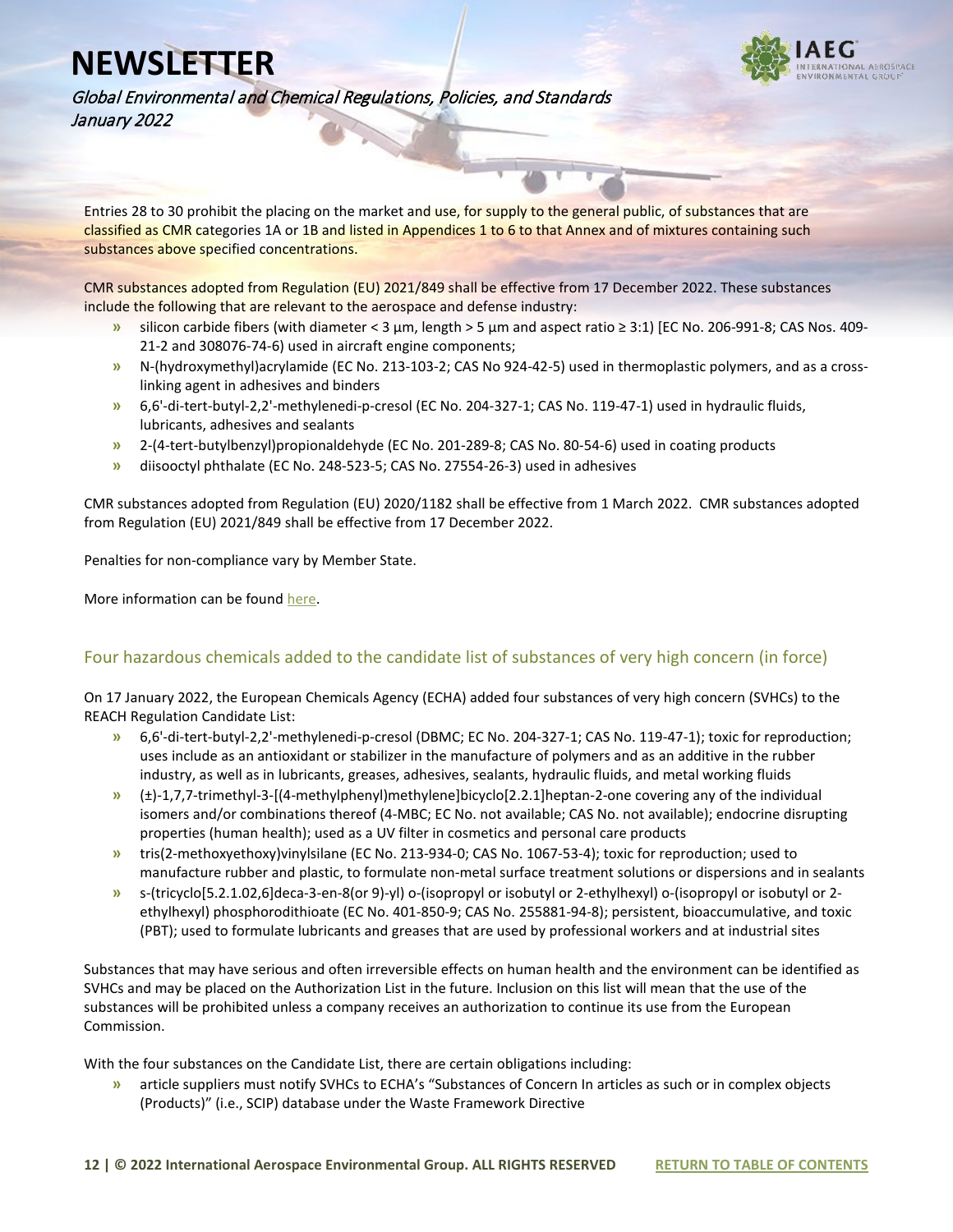

Global Environmental and Chemical Regulations, Policies, and Standards January 2022

- **»** suppliers of articles containing a Candidate List substance above a concentration of 0.1 % (weight by weight) have to give sufficient information to their customers and consumers to allow safe use
- **»** suppliers of these substances have to provide their customers with a safety data sheet

In addition to the aforementioned obligations, importers and producers of articles have to notify ECHA if their article contains any of the four Candidate List substances by 17 July 2022.

Penalties for non-compliance vary by Member State.

More information can be found in the announcement on the [four hazardous materials added to the Candidate List](https://echa.europa.eu/fr/-/four-hazardous-chemicals-added-to-the-candidate-list) and in the [Candidate List table.](https://echa.europa.eu/candidate-list-table)

#### Initiatives for mercury exemptions (adopted)

The European Commission (EC) had opened several initiatives for comments in June 2021 regarding exemptions for mercury in various uses, which ended in July 2021. Following this, the EC adopted these exemptions, which are for:

- **»** mercury in metal halide lamps
- **»** mercury in other high pressure sodium lamps for general lighting purposes
- **»** mercury in other discharge lamps for special purposes
- **»** mercury in fluorescent lamps for other general lighting and special purposes
- **»** mercury in non-linear tri-band phosphor lamps
- **»** mercury in single capped (compact) fluorescent lamps for special purposes
- **»** mercury in other low pressure discharge lamps
- **»** mercury in high pressure sodium lamps with improved colour rendering index
- **»** mercury in general lighting lamps with a lifetime of 20,000 hours or more
- **»** mercury in cold cathode & external electrode fluorescent lamps

The scientific and technical assessments, including stakeholder consultations, detailed that the exemption criteria continue to be met for the respective exemptions mentioned above as reliable substitutes are not yet available. The evaluation results also showed that the specific exemption would not weaken the environmental and health protection afforded by REACH in accordance with Article 5 of Directive 2011/65/EU on the restriction of the use of certain hazardous substances in electrical and electronic equipment ("RoHS Regulation"). The RoHS Regulation sets obligations on electrical and electronic equipment. This legislation prohibits the placing on the market of EEE, including cables and spare parts for repair, containing more than the permissible maximum concentration values of substances listed in Annex II of the legislation.

The exemptions for mercury in single capped (compact) fluorescent lamps for general purposes were revoked by the EC. Following scientific and technical assessments, including stakeholder consultations, the EC concluded that mercury-free alternatives are already available, and substituting to these alternatives have shown to result in overall savings and benefits in terms of environmental, health, and consumer safety.

Penalties for non-compliance vary by Member State.

#### More information can be found as follows:

Electrical equipment – [mercury in metal halide lamps \(RoHS exemption\)](https://ec.europa.eu/info/law/better-regulation/have-your-say/initiatives/13080-Electrical-equipment-mercury-in-metal-halide-lamps-RoHS-exemption-_en) Electrical equipment – [mercury in other high pressure sodium lamps for general lighting purposes \(RoHS exemption\)](https://ec.europa.eu/info/law/better-regulation/have-your-say/initiatives/13079-Electrical-equipment-mercury-in-other-high-pressure-sodium-lamps-for-general-lighting-purposes-RoHS-exemption-_en) Electrical equipment – mercury in high pressure [sodium lamps with improved color rendering index \(RoHS exemption\)](https://ec.europa.eu/info/law/better-regulation/have-your-say/initiatives/13100-Electrical-equipment-Mercury-in-high-pressure-sodium-lamps-with-improved-colour-rendering-index-RoHS-exemption-_en)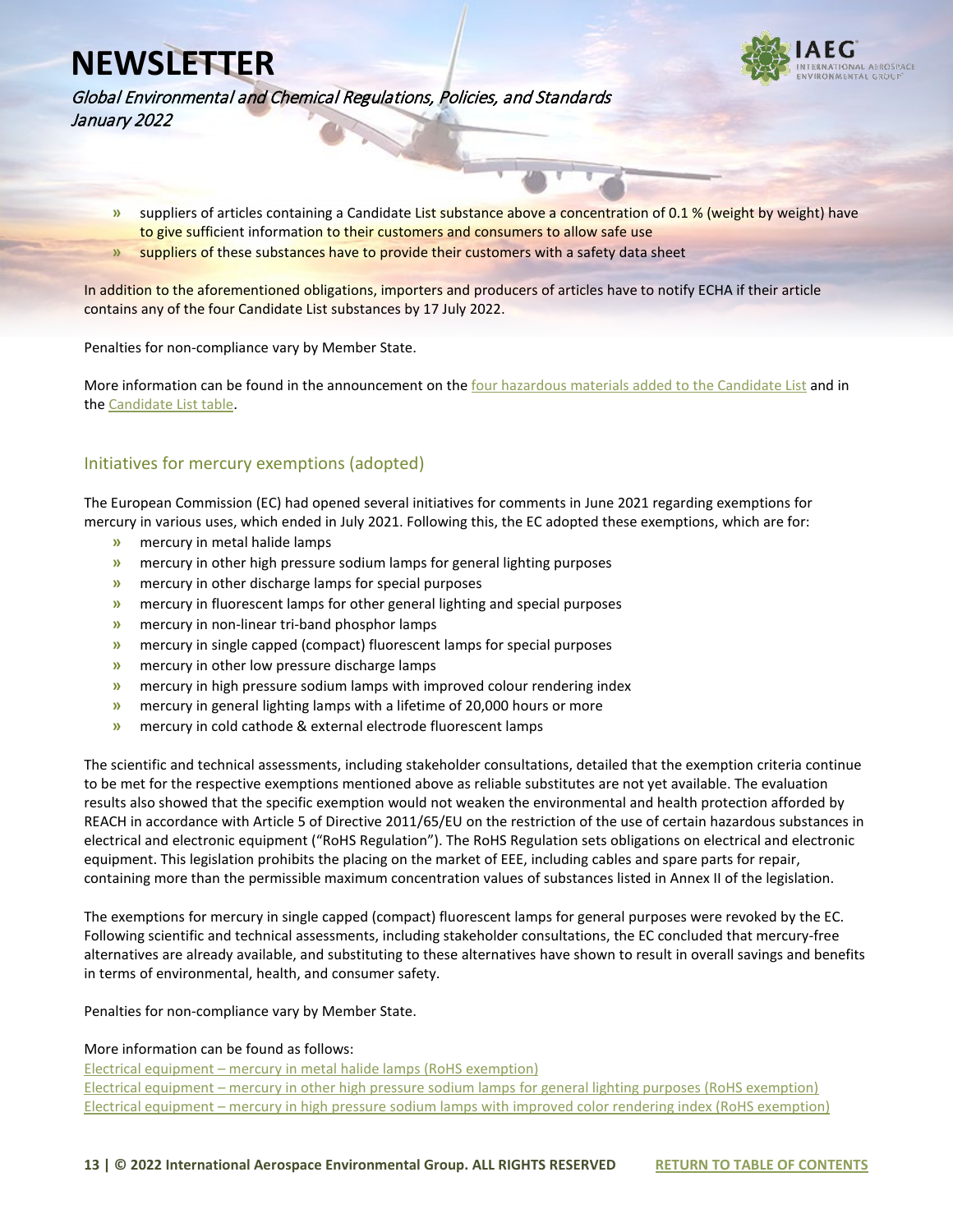

Global Environmental and Chemical Regulations, Policies, and Standards January 2022

Electrical equipment – [mercury in other discharge lamps for special purposes \(RoHS exemption\)](https://ec.europa.eu/info/law/better-regulation/have-your-say/initiatives/13081-Electrical-equipment-mercury-in-other-discharge-lamps-for-special-purposes-RoHS-exemption-_en) Hazardous substances – [exemption for mercury in general lighting lamps with a lifetime of 20,000 hours or more](https://ec.europa.eu/info/law/better-regulation/have-your-say/initiatives/11686-Hazardous-substances-exemption-for-mercury-in-general-lighting-lamps-with-a-lifetime-of-20000-hours-or-more_en) Electrical equipment – [mercury in fluorescent lamps for other general lighting & special purposes \(RoHS exemption\)](https://ec.europa.eu/info/law/better-regulation/have-your-say/initiatives/13076-Electrical-equipment-mercury-in-fluorescent-lamps-for-other-general-lighting-&-special-purposes-RoHS-exemption-_en) Electrical equipment – [mercury in single capped \(compact\) fluorescent lamps for special purposes \(RoHS exemption\)](https://ec.europa.eu/info/law/better-regulation/have-your-say/initiatives/13085-Electrical-equipment-Mercury-in-single-capped-compact-fluorescent-lamps-for-special-purposes-RoHS-exemption-_en) Electrical equipment – [mercury in non-linear tri-band phosphor lamps \(RoHS exemption\)](https://ec.europa.eu/info/law/better-regulation/have-your-say/initiatives/13075-Electrical-equipment-mercury-in-non-linear-tri-band-phosphor-lamps-RoHS-exemption-_en) Electrical equipment – [Revoking exemptions for mercury in single \(compact\) fluorescent lamps for general purposes](https://ec.europa.eu/info/law/better-regulation/have-your-say/initiatives/13091-Electrical-equipment-Revoking-exemptions-for-mercury-in-single-capped-compact-fluorescent-lamps-for-general-purposes_en) Electrical equipment – [mercury in other low pressure discharge lamps \(RoHS exemption\)](https://ec.europa.eu/info/law/better-regulation/have-your-say/initiatives/13078-Electrical-equipment-mercury-in-other-low-pressure-discharge-lamps-RoHS-exemption-_en) Electrical equipment – [mercury in cold cathode & external electrode fluorescent lamps \(RoHS exemption\)](https://ec.europa.eu/info/law/better-regulation/have-your-say/initiatives/13077-Electrical-equipment-mercury-in-cold-cathode-&-external-electrode-fluorescent-lamps-RoHS-exemption-_en)

#### The European Chemical Agency proposes harmonized classification and labelling consultation on four substances (draft amendment)

On 13 December 2021, the European Chemicals Agency (ECHA) opened a consultation period to invite comments on the hazard classes of 3 substances:

- **»** 1,4-dichloro-2-nitrobenzene (CAS No. 89-61-2; EC No. 201-923-3)
	- **–** used in the production of pulp, paper, textiles, leather and fur
	- **–** used as an intermediate in the production of fine chemicals, pharmaceuticals, pigments, pesticides, ultraviolet absorbers, and a laboratory agent
- **»** ethanethiol (CAS No. 75-08-1; EC No. 200-837-3)
	- **–** used as an odorant for natural gas, intermediate and starting material in the manufacture of plastics, insecticides, and antioxidants
- **»** N, N'-methylenediacrylamide (CAS No. 110-26-9; EC No. 203-750-9)
	- **–** used in the production of electrophoresis gels, and as a crosslinking agent and monomer in polymerization

Interested parties should comment by 11 February 2022.

More information on the draft amendment for these three substances can be foun[d here.](https://echa.europa.eu/fi/harmonised-classification-and-labelling-consultation?p_p_id=viewsubstances_WAR_echarevsubstanceportlet&p_p_lifecycle=0&p_p_state=normal&p_p_mode=view&_viewsubstances_WAR_echarevsubstanceportlet_cur=1&_viewsubstances_WAR_echarevsubstanceportlet_delta=50&_viewsubstances_WAR_echarevsubstanceportlet_orderByCol=synonymDynamicField_1350&_viewsubstances_WAR_echarevsubstanceportlet_orderByType=desc)

In addition, on 17 January 2022, the European Chemicals Agency (ECHA) opened a consultation period to invite comments on the hazard classes of n-hexane (EC No. 203-777-6; CAS No. 110-54-3). This substance is used as solvent in the production of various products such as resins, glues, adhesives, polyolefins and synthetic rubbers, and fuel. It is also used for extraction of oil from seeds (e.g., from soybeans or peanuts).

Interested parties should comment by 18 March 2022.

More information n-hexane draft amendment can be found [here.](https://echa.europa.eu/harmonised-classification-and-labelling-consultation/-/substance-rev/68501/del/50/col/synonymDynamicField_1350/type/desc/pre/1/view)

#### Environmental impact of waste management – revision of European Union waste framework (consultation)

The European Commission (EC) published an initiative for improving waste management under the European Union's (EU's) Waste Framework Directive (WFD) on 25 January 2022. The initiative proposes to:

- **»** reduce waste generation including through re-use of products or components
- **»** reduce mixed waste and increasing preparation for re-use or recycling of waste by improving separate collection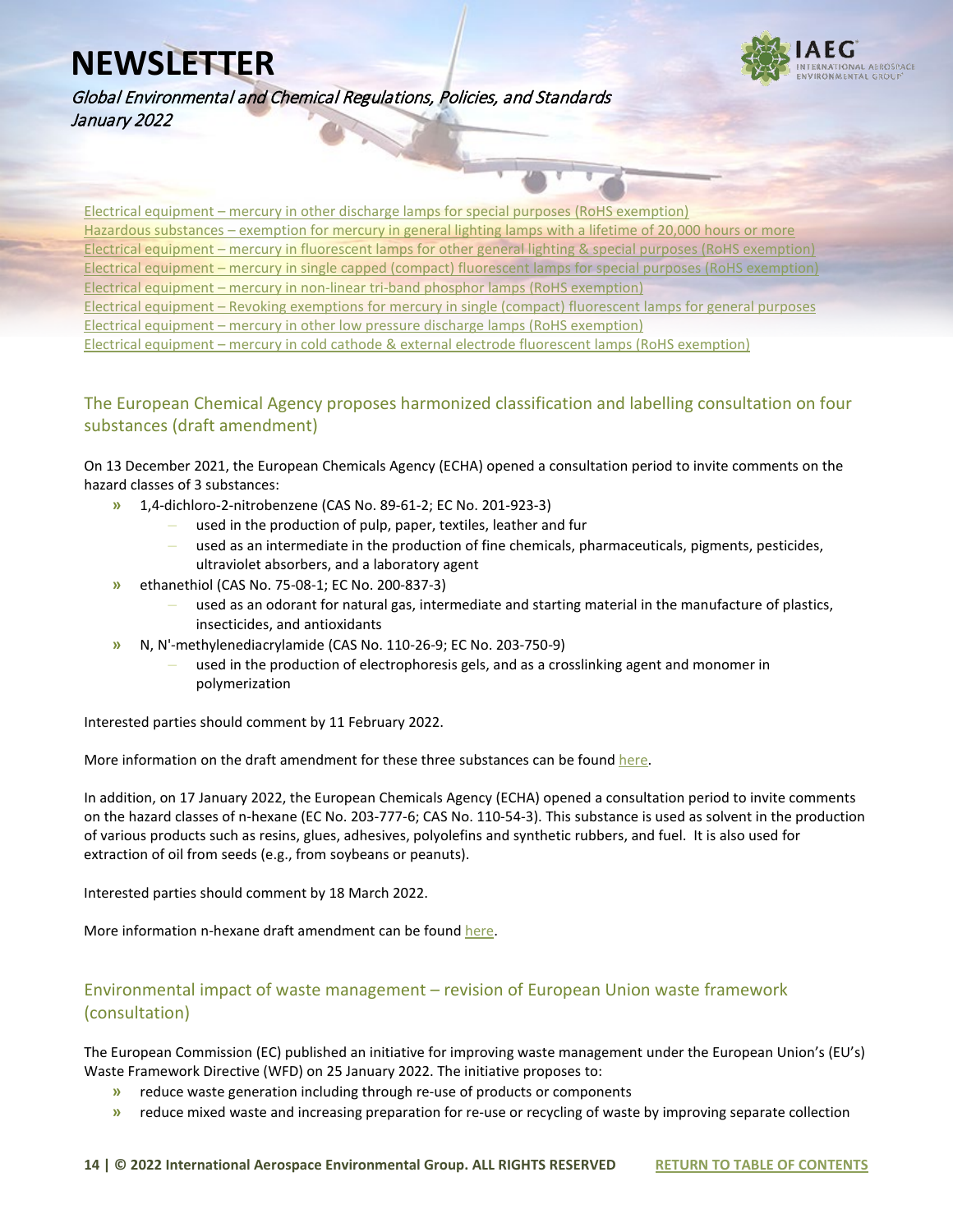

Global Environmental and Chemical Regulations, Policies, and Standards January 2022

The WFD aims to protect public health and the environment through the proper management of waste by applying the EU's waste hierarchy, which promotes waste prevention and re-use over waste recovery and disposal.

The EC opened a call for evidence from stakeholders to further develop and fine-tune this initiative. Comments for the call for evidence must be provided to the EC by 22 February 2022.

More information can be foun[d here.](https://ec.europa.eu/info/law/better-regulation/have-your-say/initiatives/13225-Environmental-impact-of-waste-management-revision-of-EU-waste-framework_en)

#### Amendment to Annexes IV and V to Regulation (EU) 2019/1021 on persistent organic pollutants (draft amendment)

On 17 January 2022, the European Commission (EC) published a proposal for a regulation to amend Annexes IV and V of the Regulation (EU) 2019/1021 on persistent organic pollutants (POPs; the POPs Regulation). The proposed changes include listing and introducing limits for 3 POP substances and lowering the existing limits for 5 substances that are already listed. Annexes IV and V of POPs Regulation set limits for POPs in waste and determine how waste containing POP substances should be managed in the EU. If the waste meets or exceeds the limit, it must be treated in such a way that the POP substances are destroyed or irreversibly transformed.

The substances that are subject to changes according to the proposal include:

- **»** perfluorooctanoic acid (PFOA; CAS No. 335-67-1) and its salts and related compounds
- **»** dicofol (CAS No. 115-32-2)
- **»** pentachlorophenol (CAS No. 87-86-5), its salts and esters
- **»** polybrominated diphenyl ethers (PBDEs)
- **»** hexabromocyclododecane (HBCDD, CAS No. 3194-55-6)
- **»** short-chain chlorinated paraffins (SCCPs)
- **»** polychlorinated dibenzo-p-dioxins and dibenzofurans (PCDDs/PCDFs)
- **»** dioxin-like polychlorinated biphenyls (dl-PCBs)

The proposal is expected to be adopted by the EC between the fourth quarter of 2022 or first quarter of 2023. Interested parties must provide comments to the EC by 17 April 2022.

More information can be found in the [regulation proposal](https://www.iaeg.com/elements/pdf/newsletters-2022/EUR_Proposal_for_Amendment_to_POPs_Regulation.pdf) and it[s annex.](https://www.iaeg.com/elements/pdf/newsletters-2022/EUR_Annex_to_the_Proposal_for_Amendment_to_POPs_Regulation.pdf)

#### **Slovenia**

#### Slovenia specifies level of penalties for generation of carbon dioxide above the allowable amounts (in force)

On 17 December 2021, the Republic of Slovenia published an amendment to the Environmental Protection Act to specify penalties for generation carbon dioxide past the allowable amount. The penalty for each tonne of excess carbon dioxide generated in 2021 is 110.45 euros.

More information can be found here [in English](https://www.iaeg.com/elements/pdf/newsletters-2022/SLO_Amendment_to_Environmental_Protection_Act_on_Penalties_english.pdf) an[d in Slovenian.](https://www.uradni-list.si/glasilo-uradni-list-rs/vsebina/2021-01-3966/sklep-o-visini-penalov-za-vsako-zaceto-tono-ekvivalenta-ogljikovega-dioksida-za-leto-2021)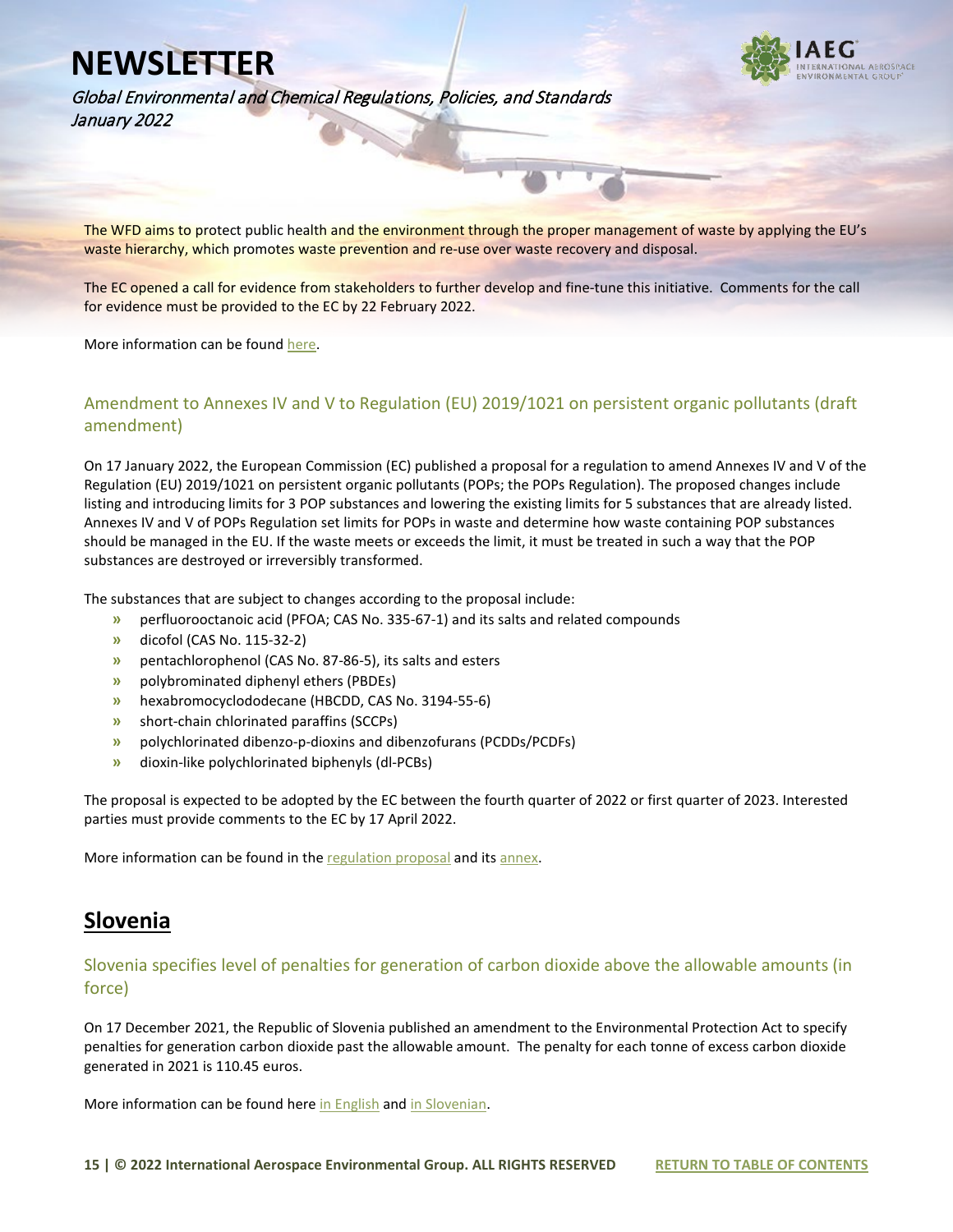Global Environmental and Chemical Regulations, Policies, and Standards January 2022



#### **Switzerland**

Invitation to provide information on alternative substances or technologies of substitution in response to a request for chromium trioxide use (consultation)

On 16 December 2021, the Joint Chemical Notification Body, which is under the Swiss Federal Office of Public Health, invited interested parties to submit information on substitutes for chromium trioxide (CAS No. 1333-82-0). Chromium trioxide is listed in Annex 1.17 of the Chemical Risk Reduction Ordinance that contains substances listed in Annex XIV (i.e., the list of substances that are subject to authorization) of REACH. The consultation for chromium trioxide was opened in response to a request by CABB, a leading chemicals manufacturer, to continue to use chromium trioxide as a catalyst to purify gaseous effluents from a production installation.

Information on alternative substances or technologies for chromium trioxide were due on 9 February 2022.

More information can be found her[e in English](https://www.iaeg.com/elements/pdf/newsletters-2022/SLO_Amendment_to_Environmental_Protection_Act_on_Penalties_english.pdf) an[d in French.](https://www-anmeldestelle-admin-ch.translate.goog/chem/fr/home/themen/pflicht-hersteller/stoffe/stoffe-anhang-chemrrv-reach/aktuelle-konsultationen-zu-beantragten-verwendungen.html?_x_tr_sl=auto&_x_tr_tl=en&_x_tr_hl=en) 

#### **United Kingdom**

#### Policy paper on the approach to including substances of very high concern on the United Kingdom REACH Candidate List (published)

On 9 December 2021, the United Kingdom's (UK's) Department for Environment, Food & Rural Affairs (DEFRA) published a policy paper on the approach to including substances of very high concern (SVHCs) on the UK REACH Candidate List. The policy paper applies to England, Scotland, and Wales, and outlines the following:

- **»** interim principles for adding substances to the UK REACH Candidate List
- **»** assessment of substances in the European Union (EU) REACH Candidate List pipeline
- **»** inclusion of substances on the UK REACH Candidate List

Substances that may have serious and often irreversible effects on human health and the environment can be identified as substances of very high concerns (SVHCs). The Candidate List includes SVHCs that can be prioritized for inclusion on the Authorization List.

Following the enforcement of the UK REACH Regulation, the substances that were on the EU REACH candidate list were transferred to the UK REACH Regulation. From the substances on EU REACH Candidate List, the Health and Safety Executive and the Environment Agency prioritized four substance groups for further assessment via Regulatory Management Options Analysis (RMOA). These substances are:

- **»** dioctyltin dilaurate, stannane, dioctyl-, bis(coco acyloxy) derivatives, and any other stannane, dioctyl-, bis(fatty acyloxy) derivatives wherein C12 is the predominant carbon number of the fatty acyloxy moiety [CAS No. not available; EC No. not available]
- **»** 1,4-dioxane (CAS No. 123-91-1; EC No. 204-661-8)
- **»** small brominated alkylated alcohols (SBAA) [CAS No. not available; EC No. not available]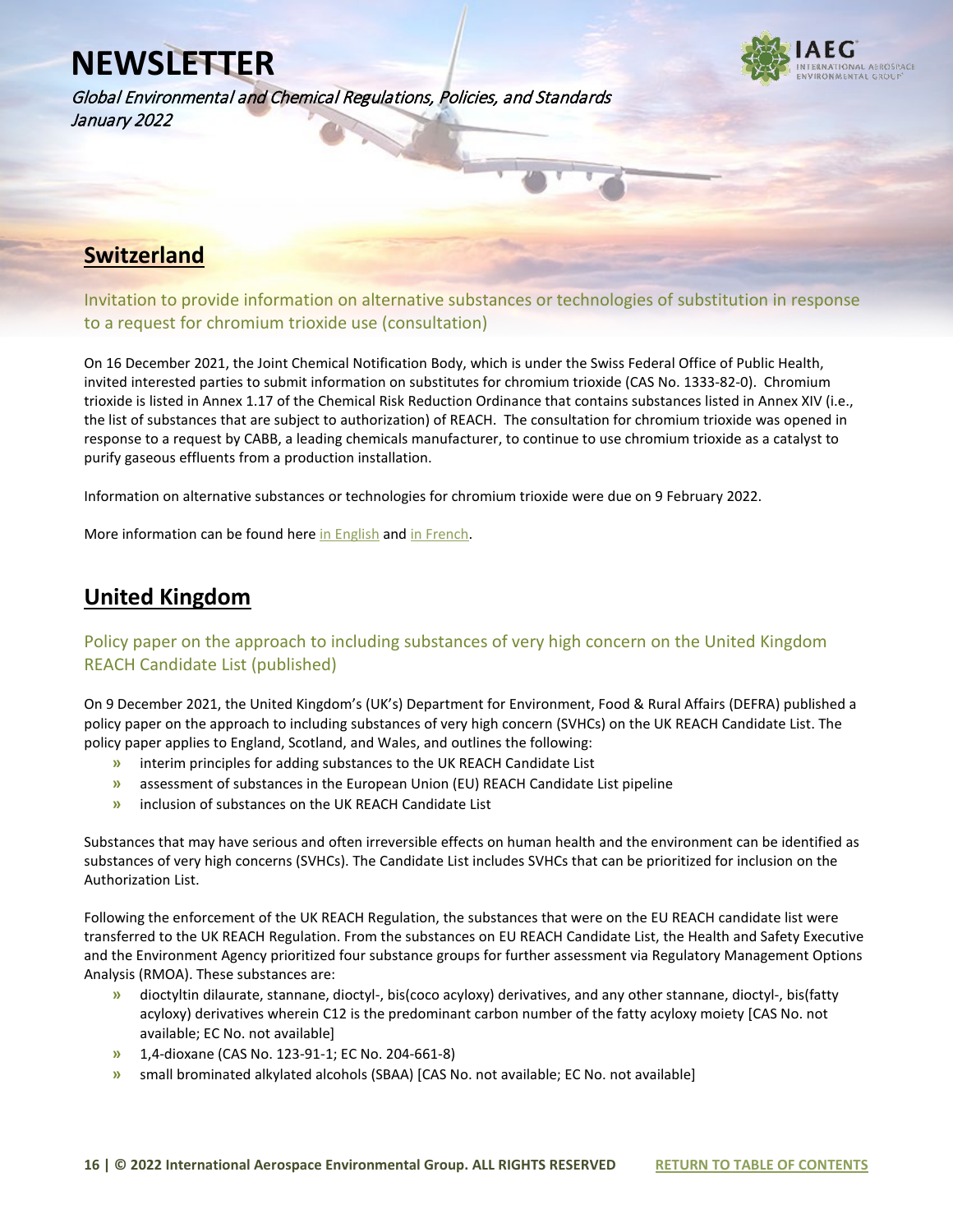

Global Environmental and Chemical Regulations, Policies, and Standards January 2022

**»** phenol, alkylation products (mainly in para position) with C12-rich branched or linear alkyl chains from oligomerization, covering any individual isomers and/or combinations thereof (PDDP) [CAS No. not available; EC No. 799-972-3]

The RMOAs for the aforementioned substance groups will recommend the most appropriate route for managing any identified risks. A possible route may be the addition of the substance groups on the Candidate List under the UK REACH Regulation.

The policy paper also outlines the agreement of the DEFRA and the Welsh and Scottish Governments on the following interim principles (for including SVHCs on the UK REACH Candidate List):

- **»** including SVHCs on the Candidate List should be used to encourage substitution away from particularly hazardous substances
- **»** a substance should not be proposed for inclusion on the Candidate List unless it is a good candidate for the Authorization List
- **»** RMOA, informed by calls for evidence, should be used to determine if inclusion on the candidate list is the correct route

There are no non-compliance provisions associated with this update.

More information can be found [here.](https://www.gov.uk/government/publications/uk-reach-approach-to-including-substances-of-very-high-concern-on-the-candidate-list)

#### Guidance on placing manufactured goods on the market (published)

On 24 August 2021, the Department for Business, Energy & Industrial Strategy published guidance on placing manufactured goods in Great Britain. The guidance stipulates an extension to allow the CE mark (i.e., Conformite Europeenne or European Conformity) to be accepted on manufactured goods in England, Scotland, and Wales until 1 January 2023, for any products placed on the market after 1 January 2021.

After 1 January 2023, only the UKCA mark is allowed to be used for these products. The UKCA marking is the conformity assessment marking for Great Britain for goods that were previously subject to CE marking. Until 31 December 2023, the UKCA marking can be on a label affixed to the product after which the government will introduce legislation requiring the UKCA marking to be affixed directly to the product. This applies to most products, but rules differ for medical devices, construction products, marine equipment, transportable pressure equipment, and rail products. If the same product is sold in the Great Britain and EU markets, then both the CE and UKCA markings can be placed on the product.

There are no penalties directly associated with this update. Penalties vary by the legislation which requires the conformity assessment marking (CE or UKCA) on products.

More information can be found [here.](https://www.gov.uk/guidance/placing-manufactured-goods-on-the-market-in-great-britain)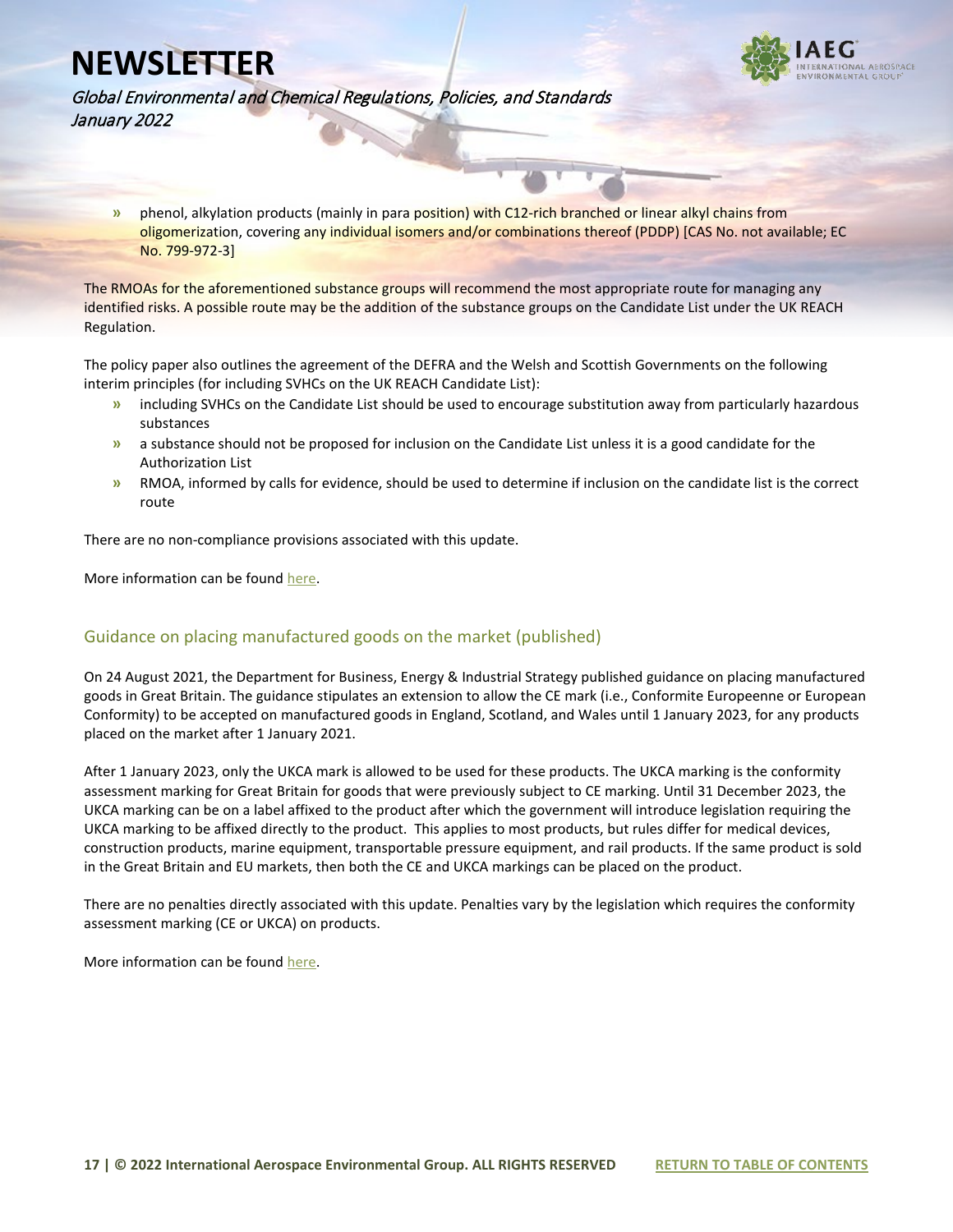Global Environmental and Chemical Regulations, Policies, and Standards January 2022





## **NORTH AMERICA**

#### **Canada**

#### Regulations on volatile organic compound concentration limits for certain products (published)

On 5 January 2022, the Canadian Government published the Volatile Organic Compound Concentration Limits for Certain Products Regulations (SOR/2021-268) (the Regulations) in the Canada Gazette. The Regulations aim to protect the environment and human health by setting concentration limits for volatile organic compounds (VOC) in approximately 130 categories and subcategories of products. These products are used by consumers, or in commercial or institutional applications. Examples of products include:

- **»** adhesives, adhesive removers, sealants, and caulks
- **»** other miscellaneous products (e.g., anti-static products and non-stick aerosol cooking spray)

The Regulations will ban the manufacture and import of products with VOC exceeding their category-specific limits unless a permit is obtained. In addition, manufacturers and importers of regulated products must keep records for at least five years. The VOC concentration limits will take effect on 1 January 2024 for all product categories except disinfectants whose effective date is 1 January 2025.

Penalties for non-compliance include fines of up to \$1 million a day for each day an offence continues, imprisonment for up to three years, or both.

More information can be found [here.](https://canadagazette.gc.ca/rp-pr/p2/2022/2022-01-05/html/sor-dors268-eng.html)

#### Screening assessment of 22 substances of the acids and bases group specified on the Domestic Substances List (published for comments)

The Canadian government conducted a screening assessment on 22 substances of the acids and bases group specified on the Domestic Substances List. The Domestic Substances List provides an inventory of substances in the Canadian marketplace. The substances hydroxylammonium chloride, sodium hypochlorite, sodium chlorate, calcium hypochlorite, chlorine, and chlorine dioxide were previously addressed under the Priority Substance Assessment Program, but a conclusion for potential harm to human health was not determined.

On 4 December 2021, the Canadian government published a draft notice following the screening assessment of the 22 substances. The ministers propose that no further action is needed on these substances. In Canada, the 22 substances are generally used as paint and coating additives, intermediates, process regulators, and as agents for redox reactions, corrosion inhibition, anti-scaling, plating, surface treating, filler, cleaning, disinfecting, and bleaching.

Comments were due to the Minister of the Environment by 2 February 2022.

More information can be found [here.](https://gazette.gc.ca/rp-pr/p1/2021/2021-12-04/html/notice-avis-eng.html#na1)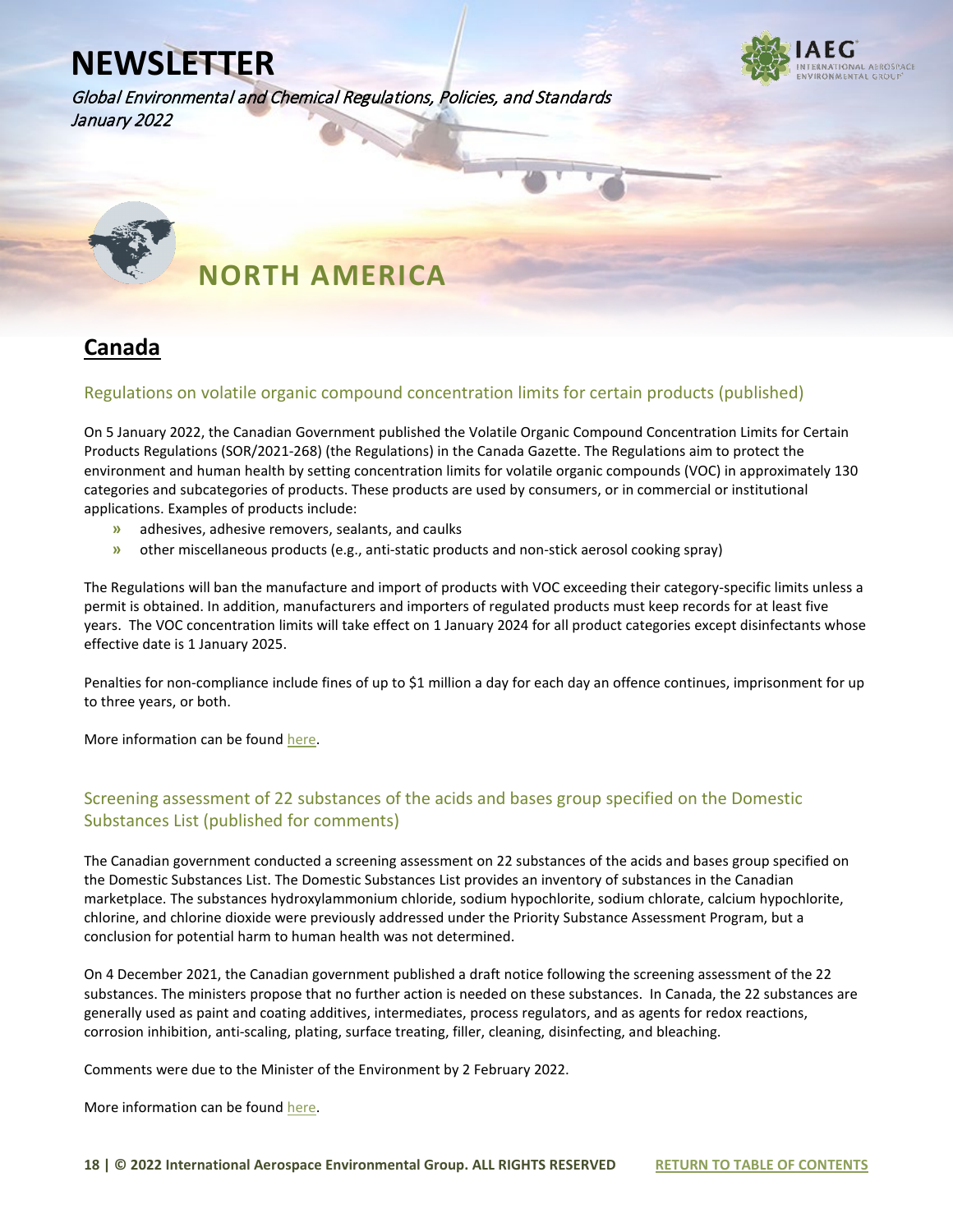Global Environmental and Chemical Regulations, Policies, and Standards January 2022



#### **United States**

#### Significant new use rules on certain chemical substances (Batch 20-2.5e) (published)

On 10 December 2021, the US Environmental Protection Agency (EPA) published significant new use rules (SNURs) for Batch 20-2.5e under the Toxic Substances Control Act (TSCA). This became effective from 8 February 2022. SNUR Batch 20-2.5e consists of 45 substances. The manufacturers/processors/importers of these substances must notify the EPA through submitting a significant new use notice (SNUN) at least 90 days before manufacturing/processing/importing any of these substances for the significant new use. The manufacture or processing for the significant new use shall not commence until the EPA makes an appropriate determination on the notice and has taken risk management actions as a result of the decision.

Penalties for non-compliance include imprisonment up to 15 years and/or a fine of up to \$250,000; a convicted organization may be subject to a fine of up to \$1,000,000.

More information can be found in the [Federal Register](https://www.federalregister.gov/documents/2021/12/10/2021-26683/significant-new-use-rules-on-certain-chemical-substances-20-25e) and this [list of substances.](https://www.iaeg.com/elements/pdf/newsletters-2022/USA_SNURs_Batch_20-2.5e_Substance_List.pdf) 

#### Addition of four per- and polyfluoroalkyl substances (PFAS) to the Toxics Release Inventory (TRI) (published)

The US Environmental Protection Agency (EPA) announced on 24 January 2022 the addition of four per- and polyfluoroalkyl substances (PFAS) to the Toxics Release Inventory (TRI) list. This is in line with the PFAS Strategic Roadmap issued by the EPA in October 2021 and Section 7321 of the National Defense Authorization Act for Fiscal Year 2020 (NDAA), which allows for additional PFAS to be added to the TRI on an annual basis. PFAS are a large group of man-made substances used in various products such as firefighting foams, paints and coating, phosphate ester-based brake and hydraulic fluids, wires and cables, and lubricant for turbine engines, jet engine, and satellite instrumentation.

The following four PFAS were added to the TRI list:

- **»** perfluorobutane sulfonic acid (PFBS; CAS No. 375-73-5)
- **»** potassium perfluorobutane sulfonate (PPBS; CAS No. 29420-49-3)
- **»** 2-propenoic acid, 2-methyl-, 3,3,4,4,5,5,6,6,7,7,8,8,9,9,10,10,11,11,12,12,12-heneicosafluorododecyl ester, polymer with 3,3,4,4,5,5,6,6,7,7,8,8,9,9,10,10,10-heptadecafluorodecyl 2-methyl-2-propenoate, methyl 2-methyl-2-propenoate, 3,3,4,4,5,5,6,6,7,7,8,8,9,9,10,10,11,11,12,12,13,13,14,14,14-pentacosafluorotetradecyl 2-methyl-2 propenoate and 3,3,4,4,5,5,6,6,7,7,8,8,8-tridecafluorooctyl 2-methyl-2-propenoate (CAS No. 65104-45-2)
- **»** 2-propenoic acid, 2-methyl-, hexadecyl ester, polymers with 2-hydroxyethyl methacrylate, .gamma.-.omega. perfluoro-C10-6-alkyl acrylate and stearyl methacrylate (CAS No. 203743-03-7)

From 1 January 2022, facilities that are subject to reporting requirements for the aforementioned PFAS should begin to monitor and collect data on certain activities for these chemicals. Reporting forms will be required to be submitted to EPA for facilities that manufacture, process, or otherwise use TRI-listed chemicals above the reporting threshold. Companies must report on the management, recycling, release, and waste of PFAS, including data on the quantities of PFAS released into the environment or managed as waste.

Reporting forms for the 4 newly added PFAS must be submitted to the EPA by 1 July 2023. For the 175 PFAS on the 2021 TRI list, reporting forms are due by 1 July 2022.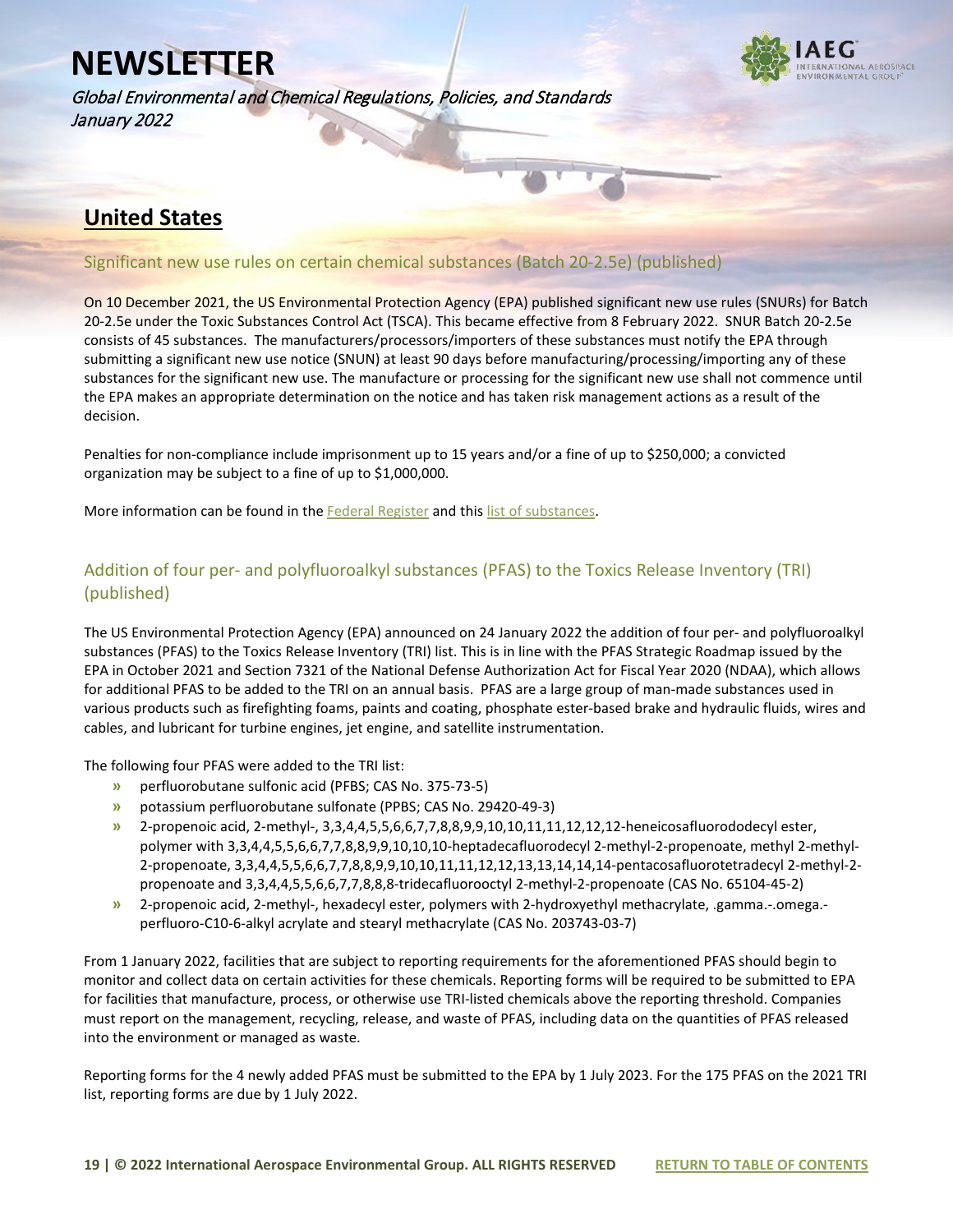Global Environmental and Chemical Regulations, Policies, and Standards January 2022



No penalties for non-compliance have been established.

More information can be found in thi[s news release](https://www.epa.gov/newsreleases/epa-requires-reporting-releases-and-other-waste-management-certain-pfas-including-pfbs) and in the [TRI program announcement.](https://www.epa.gov/toxics-release-inventory-tri-program/addition-certain-pfas-tri-national-defense-authorization-act)

#### Proposed rule for chrysotile asbestos under TSCA Section 6(a) (proposed rule)

On 16 December 2021, the U.S. Environmental Protection Agency (EPA) submitted to the Office of Management and Budget (OMB) a proposed rule under Section 6(a) of the Toxic Substances Control Act (TSCA) on chrysotile asbestos. In the final Part 1 risk evaluation, EPA reviewed 32 conditions of use for chrysotile asbestos, which is the only form of asbestos known to be imported, processed, or distributed for use in the US, including in manufacturing, processing, distribution in commerce, occupational and consumer uses, and disposal.

TSCA Section 6(a) rulemaking is needed to address the unreasonable risks of chrysotile asbestos that were identified in a risk evaluation completed under TSCA Section 6(b). Part 1 of the risk evaluation for asbestos contains the agency's final determinations on which conditions of use present unreasonable risks to human health or the environment.

EPA will prepare a regulatory impact analysis as the agency develops the proposed rule. This regulatory action will be likely to have international trade and investment effects, or otherwise be of international interest.

More information can be found [here.](https://www.reginfo.gov/public/do/eAgendaViewRule?pubId=202110&RIN=2070-AK86)

#### Revisions to and request for comments on the risk determination for cyclic aliphatic bromide cluster (draft amendment)

On 29 December 2021, the US Environmental Protection Agency (EPA) published a draft revision to the risk determination for cyclic aliphatic bromide cluster (HBCD) issued under the Toxic Substances Control Act (TSCA). HBCD has been used as a flame retardant in building materials including thermal insulation foams and textiles. The HBCD chemical mixture meets the EPA's criteria for being persistent, bio-accumulative, and toxic.

The next step in the process is for the EPA to take public comment on the draft revised risk determination before releasing a final revised risk determination. The EPA will pursue action under TSCA Section 6(a) to address any unreasonable risks to health and the environment. EPA will ultimately propose and take public comments on risk management measures prior to publication of the risk management measures for HBCD.

Comments for the draft revision must be provided to the EPA by 14 February 2022.

More information can be found in th[e Federal Register](https://www.federalregister.gov/documents/2021/12/29/2021-28231/cyclic-aliphatic-bromide-cluster-hbcd-draft-revision-to-toxic-substances-control-act-tsca-risk) and this [HBCD risk evaluation announcement from EPA.](https://www.epa.gov/assessing-and-managing-chemicals-under-tsca/final-risk-evaluation-cyclic-aliphatic-bromide-cluster)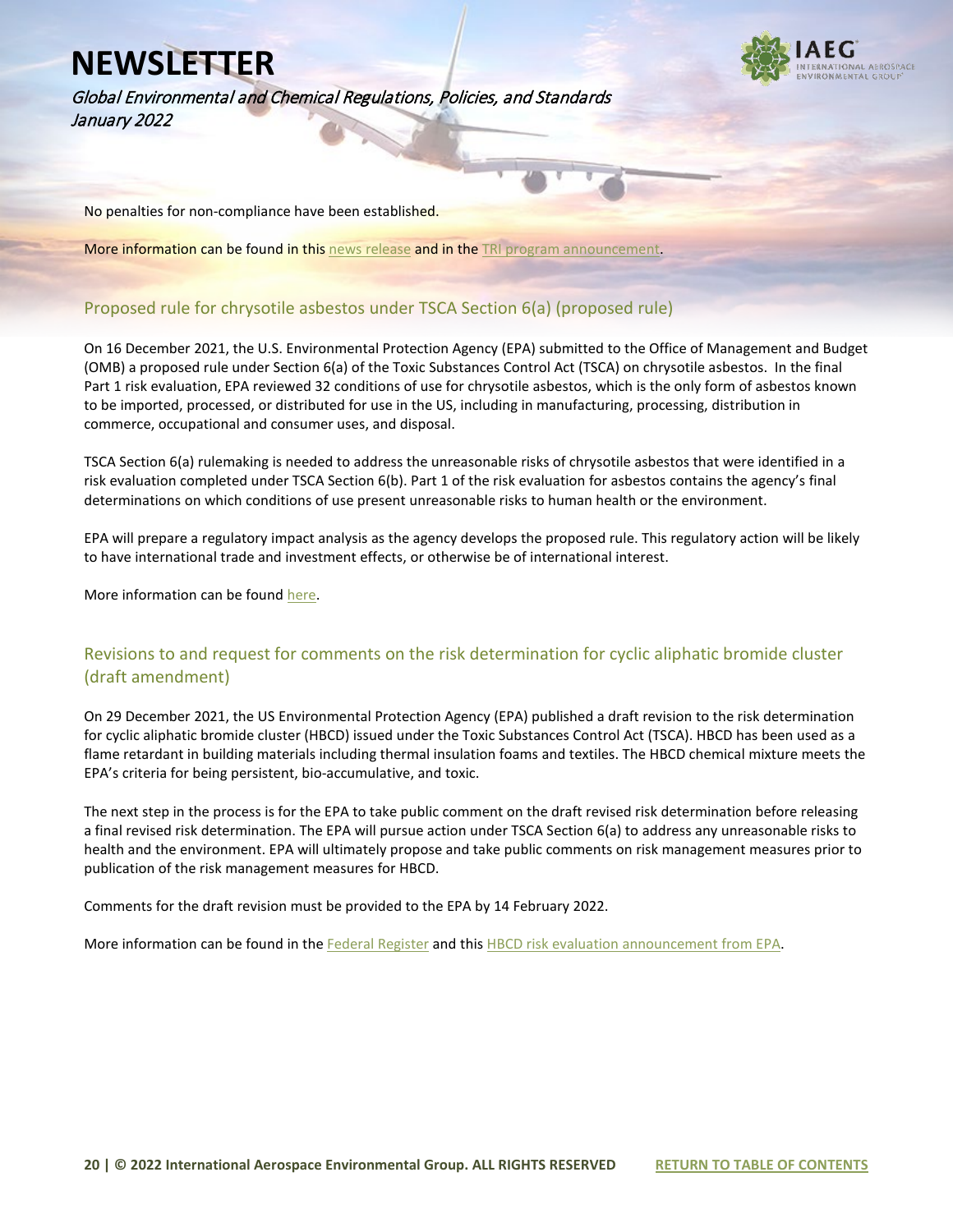

Global Environmental and Chemical Regulations, Policies, and Standards January 2022



#### **Australia**

#### Industrial Chemicals (General) Legislation Amendment (2021 Measures No. 1) Rules 2021 regarding nanoscale chemicals (in force)

On 22 November 2021, Australia amended the Industrial Chemicals (General) Rules 2019 and the Industrial Chemicals (Consequential Amendments and Transitional Provisions) Rules 2019 after a consultation on nanoscale chemicals. The Industrial Chemicals (General) Rules 2019 set out the details for the regulation of the importation and manufacture of industrial chemicals in Australia under the Australian Industrial Chemicals Introduction Scheme (AICIS). The Industrial Chemicals (Consequential Amendments and Transitional Provisions) Rules 2019 cover matters relating to the changeover from the National Industrial Chemicals Notification and Assessment Scheme to AICIS which took effect on 1 July 2020. The amendments have entered into force in two waves and the main changes are summarized below.

From 23 November 2021, the following apply:

- **»** textual amendments to clarify the criteria for introductions of chemicals at the nanoscale, how the nanoscale criteria apply in practice, and the associated record-keeping obligations
- **»** record-keeping:
	- **–** in the case of listed introductions, introducers have 40 working days to provide the substance name and CAS number for their chemical if asked
	- **–** in the case of internationally-assessed (reported) introductions, introducers must keep records to prove that the volume introduced in a registration year did not exceed the volume stated in their preintroduction report, and records to prove that the volume introduced in a registration year did not exceed the assessed volume in the overseas assessment or evaluation

From 10 December 2021, the following apply:

- **»** introducers must report if their chemical is at the nanoscale for pre-introductions this also applies to introductions of chemicals only used for research and development
- **»** introducers will need to declare that they have permission to use an international assessment report from the report's owner
- **»** record-keeping: in the case of 'designated kind of release into the environment', introducers must also record the quantity of the chemical released into the environment

Penalties for non-compliance include fines.

More information can be found in the [Industrial Chemicals \(General\) Legislation Amendment](https://www.legislation.gov.au/Details/F2021L01584) and in the rules amendment and regulatory changes [from 23 November 2021.](https://www.industrialchemicals.gov.au/news-and-notices/rules-amendments-and-regulatory-changes-23-november-2021?utm_medium=email&utm_campaign=November%202021%20-%20Industrial%20Chemicals%20Regulatory%20News&utm_content=November%202021%20-%20Industrial%20)